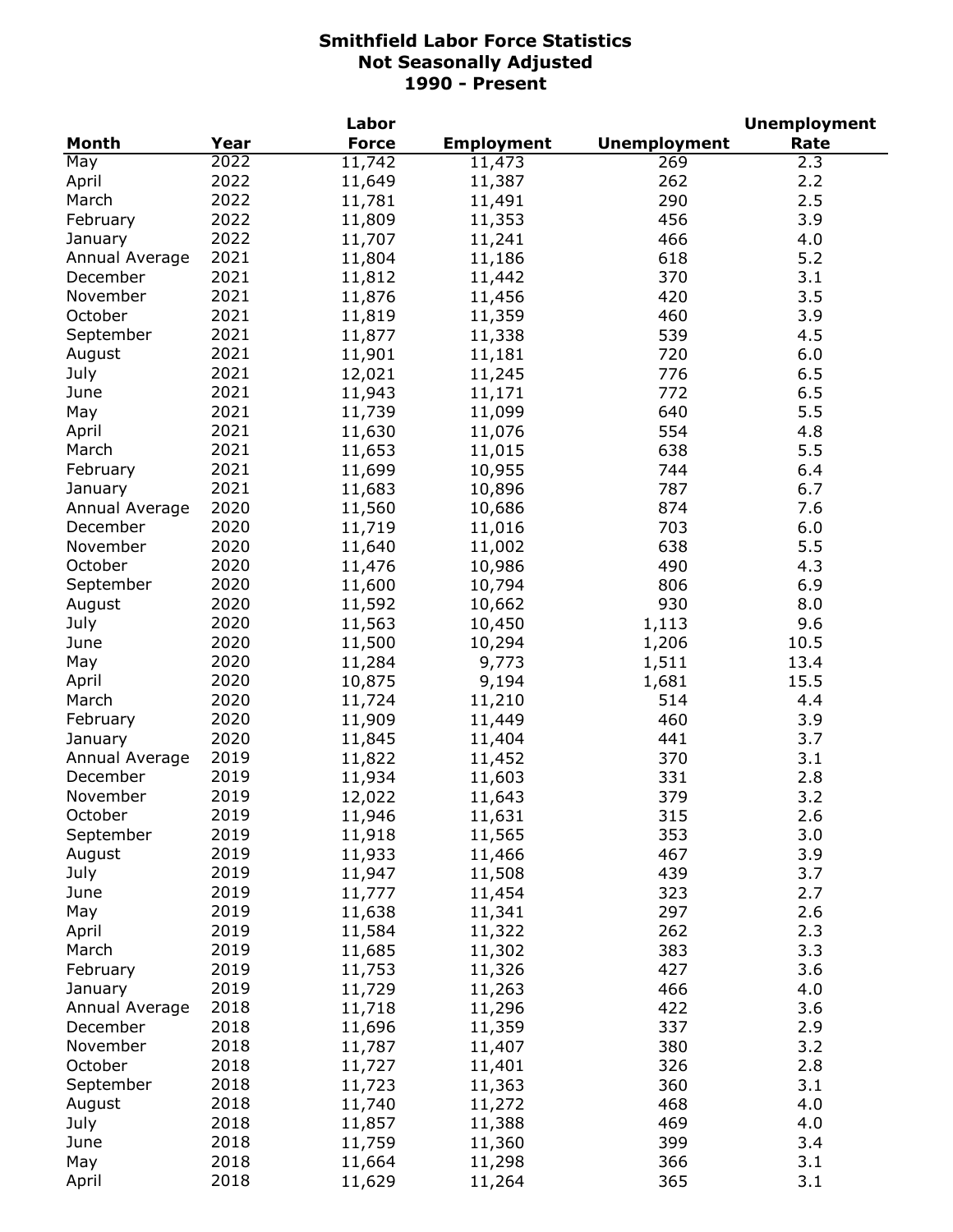|                |      | Labor        |                   |                     | <b>Unemployment</b> |
|----------------|------|--------------|-------------------|---------------------|---------------------|
| <b>Month</b>   | Year | <b>Force</b> | <b>Employment</b> | <b>Unemployment</b> | Rate                |
| March          | 2018 | 11,689       | 11,195            | 494                 | 4.2                 |
| February       | 2018 | 11,721       | 11,177            | 544                 | 4.6                 |
| January        | 2018 | 11,628       | 11,072            | 556                 | 4.8                 |
| Annual Average | 2017 | 11,656       | 11,185            | 471                 | 4.0                 |
| December       | 2017 | 11,686       | 11,255            | 431                 | 3.7                 |
| November       | 2017 | 11,736       | 11,273            | 463                 | 3.9                 |
| October        | 2017 | 11,658       | 11,260            | 398                 | 3.4                 |
| September      | 2017 | 11,690       | 11,285            | 405                 | 3.5                 |
| August         | 2017 | 11,648       | 11,170            | 478                 | 4.1                 |
| July           | 2017 | 11,751       | 11,230            | 521                 | 4.4                 |
| June           | 2017 | 11,701       | 11,228            | 473                 | 4.0                 |
| May            | 2017 | 11,578       | 11,148            | 430                 | 3.7                 |
| April          | 2017 | 11,555       | 11,159            | 396                 | 3.4                 |
| March          | 2017 | 11,647       | 11,118            | 529                 | 4.5                 |
| February       | 2017 | 11,627       | 11,077            | 550                 | 4.7                 |
| January        | 2017 | 11,588       | 11,014            | 574                 | 5.0                 |
| Annual Average | 2016 | 11,390       | 10,848            | 542                 | 4.8                 |
| December       | 2016 | 11,417       | 10,964            | 453                 | 4.0                 |
| November       | 2016 | 11,472       | 10,984            | 488                 | 4.3                 |
| October        | 2016 | 11,405       | 10,952            | 453                 | 4.0                 |
| September      | 2016 | 11,369       |                   | 490                 | 4.3                 |
|                | 2016 |              | 10,879            |                     | 5.1                 |
| August         |      | 11,441       | 10,859            | 582                 |                     |
| July           | 2016 | 11,518       | 10,914            | 604                 | 5.2                 |
| June           | 2016 | 11,445       | 10,912            | 533                 | 4.7                 |
| May            | 2016 | 11,308       | 10,783            | 525                 | 4.6                 |
| April          | 2016 | 11,299       | 10,802            | 497                 | 4.4                 |
| March          | 2016 | 11,374       | 10,757            | 617                 | 5.4                 |
| February       | 2016 | 11,342       | 10,719            | 623                 | 5.5                 |
| January        | 2016 | 11,289       | 10,651            | 638                 | 5.7                 |
| Annual Average | 2015 | 11,361       | 10,724            | 637                 | 5.6                 |
| December       | 2015 | 11,317       | 10,791            | 526                 | 4.6                 |
| November       | 2015 | 11,360       | 10,779            | 581                 | 5.1                 |
| October        | 2015 | 11,286       | 10,774            | 512                 | 4.5                 |
| September      | 2015 | 11,250       | 10,720            | 530                 | 4.7                 |
| August         | 2015 | 11,366       | 10,729            | 637                 | 5.6                 |
| July           | 2015 | 11,455       | 10,780            | 675                 | 5.9                 |
| June           | 2015 | 11,450       | 10,801            | 649                 | 5.7                 |
| May            | 2015 | 11,362       | 10,726            | 636                 | 5.6                 |
| April          | 2015 | 11,338       | 10,719            | 619                 | 5.5                 |
| March          | 2015 | 11,339       | 10,637            | 702                 | $6.2$               |
| February       | 2015 | 11,405       | 10,640            | 765                 | 6.7                 |
| January        | 2015 | 11,410       | 10,593            | 817                 | 7.2                 |
| Annual Average | 2014 | 11,325       | 10,501            | 824                 | 7.3                 |
| December       | 2014 | 11,351       | 10,685            | 666                 | 5.9                 |
| November       | 2014 | 11,402       | 10,671            | 731                 | 6.4                 |
| October        | 2014 | 11,330       | 10,673            | 657                 | 5.8                 |
| September      | 2014 | 11,325       | 10,567            | 758                 | 6.7                 |
| August         | 2014 | 11,420       | 10,552            | 868                 | 7.6                 |
| July           | 2014 | 11,443       | 10,574            | 869                 | 7.6                 |
| June           | 2014 | 11,360       | 10,590            | 770                 | 6.8                 |
| May            | 2014 | 11,223       | 10,435            | 788                 | 7.0                 |
| April          | 2014 | 11,207       | 10,404            | 803                 | 7.2                 |
| March          | 2014 | 11,277       | 10,327            | 950                 | 8.4                 |
| February       | 2014 | 11,279       | 10,307            | 972                 | 8.6                 |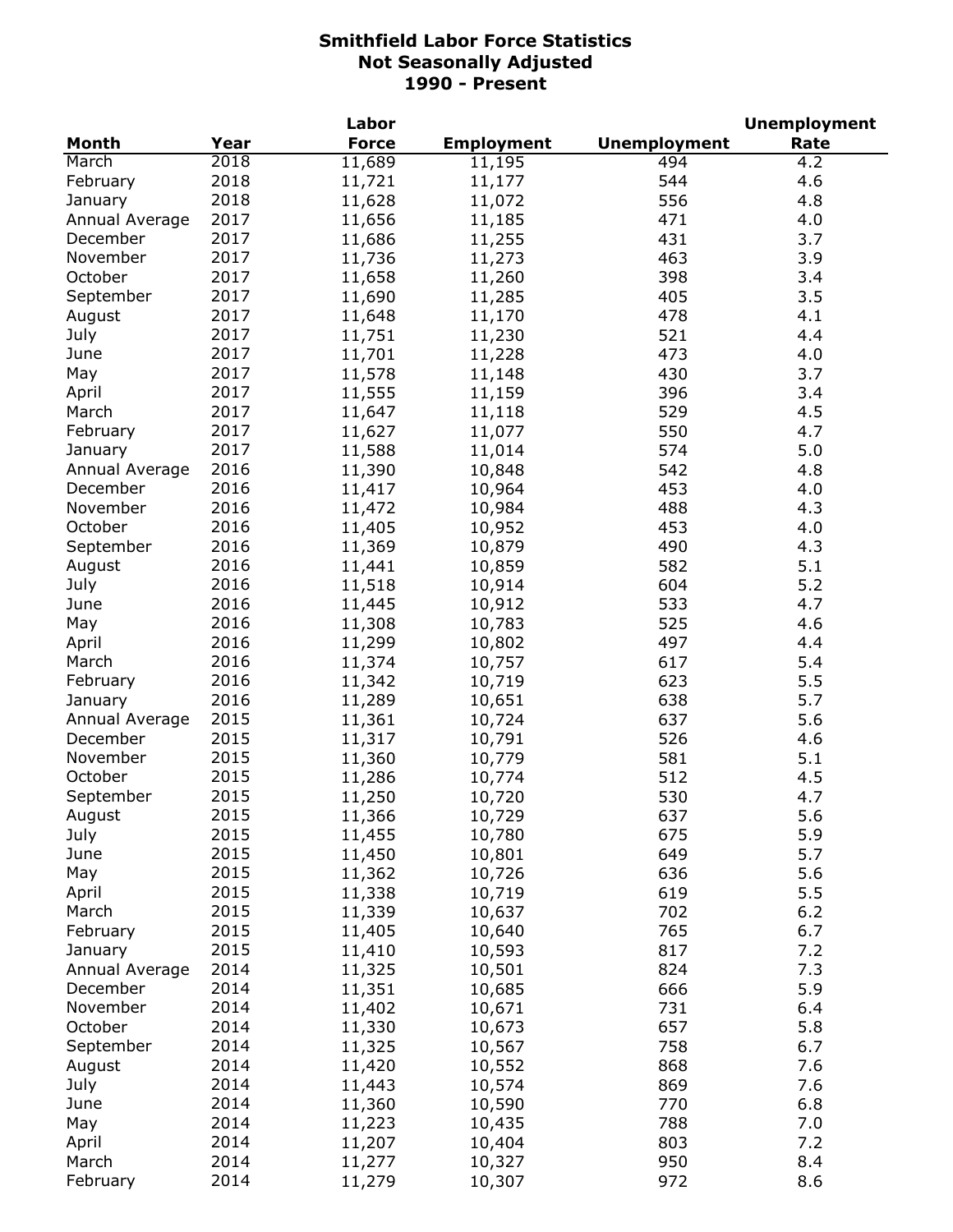| Month<br><b>Force</b><br><b>Employment</b><br><b>Unemployment</b><br>Year<br>Rate<br>2014<br>11,283<br>9.3<br>January<br>10,229<br>1,054<br>2013<br>11,300<br>971<br>8.6<br>Annual Average<br>10,329<br>2013<br>11,286<br>904<br>8.0<br>December<br>10,382<br>2013<br>November<br>945<br>8.3<br>11,363<br>10,418<br>2013<br>October<br>949<br>11,314<br>10,365<br>8.4<br>2013<br>907<br>8.1<br>September<br>11,263<br>10,356<br>2013<br>1,029<br>9.1<br>11,355<br>10,326<br>August<br>2013<br>9.1<br>July<br>11,428<br>10,389<br>1,039<br>2013<br>958<br>8.4<br>June<br>11,371<br>10,413<br>2013<br>May<br>926<br>8.3<br>11,215<br>10,289<br>2013<br>11,187<br>900<br>8.0<br>April<br>10,287<br>2013<br>988<br>11,216<br>8.8<br>March<br>10,228<br>2013<br>11,294<br>10,270<br>1,024<br>9.1<br>February<br>2013<br>11,305<br>1,077<br>9.5<br>10,228<br>January<br>2012<br>11,382<br>1,081<br>9.5<br>Annual Average<br>10,301<br>2012<br>11,414<br>922<br>8.1<br>December<br>10,492<br>2012<br>993<br>11,473<br>8.7<br>November<br>10,480<br>2012<br>972<br>October<br>11,491<br>8.5<br>10,519<br>2012<br>September<br>11,450<br>1,020<br>8.9<br>10,430<br>2012<br>August<br>11,575<br>10,347<br>1,228<br>10.6<br>2012<br>July<br>11,523<br>10,342<br>10.2<br>1,181<br>2012<br>11,422<br>9.4<br>June<br>10,345<br>1,077<br>2012<br>992<br>8.8<br>May<br>11,230<br>10,238<br>2012<br>11,214<br>1,043<br>10,171<br>9.3<br>April<br>2012<br>10.0<br>March<br>11,233<br>10,108<br>1,125<br>2012<br>11,301<br>1,213<br>February<br>10,088<br>10.7<br>2012<br>1,200<br>January<br>11,247<br>10,047<br>10.7<br>2011<br>11,453<br>10.3<br>Annual Average<br>10,276<br>1,177<br>2011<br>December<br>11,371<br>1,062<br>9.3<br>10,309<br>2011<br>11,433<br>1,085<br>9.5<br>November<br>10,348<br>2011<br>October<br>11,405<br>1,073<br>10,332<br>9.4<br>2011<br>11,358<br>9.6<br>September<br>10,273<br>1,085<br>2011<br>11,517<br>August<br>10,284<br>1,233<br>10.7<br>2011<br>July<br>11,556<br>10,295<br>1,261<br>10.9<br>June<br>2011<br>10.1<br>11,508<br>10,350<br>1,158<br>2011<br>9.9<br>May<br>11,380<br>10,255<br>1,125<br>2011<br>10.5<br>April<br>11,473<br>10,270<br>1,203<br>2011<br>March<br>11,478<br>10,211<br>1,267<br>11.0<br>2011<br>11,451<br>10,190<br>11.0<br>February<br>1,261<br>2011<br>11,509<br>10,198<br>1,311<br>11.4<br>January<br>2010<br>Annual Average<br>11,627<br>10,305<br>1,322<br>11.4<br>2010<br>December<br>11,493<br>10,342<br>1,151<br>10.0<br>2010<br>November<br>11,575<br>10,355<br>1,220<br>10.5<br>2010<br>October<br>11,606<br>10,363<br>1,243<br>10.7<br>2010<br>11,615<br>September<br>10,372<br>1,243<br>10.7<br>2010<br>11,828<br>August<br>10,400<br>1,428<br>12.1<br>2010<br>11,869<br>1,456<br>July<br>10,413<br>12.3<br>2010<br>11,625<br>1,226<br>10.5<br>June<br>10,399<br>2010<br>11,527<br>10.8<br>May<br>10,283<br>1,244<br>2010<br>11,563<br>April<br>10,289<br>1,274<br>11.0<br>2010<br>March<br>11,570<br>1,391<br>12.0<br>10,179<br>2010<br>February<br>11,641<br>10,145<br>1,496<br>12.9<br>2010<br>January<br>11,608<br>10,121<br>1,487<br>12.8 |  | Labor |  | <b>Unemployment</b> |
|----------------------------------------------------------------------------------------------------------------------------------------------------------------------------------------------------------------------------------------------------------------------------------------------------------------------------------------------------------------------------------------------------------------------------------------------------------------------------------------------------------------------------------------------------------------------------------------------------------------------------------------------------------------------------------------------------------------------------------------------------------------------------------------------------------------------------------------------------------------------------------------------------------------------------------------------------------------------------------------------------------------------------------------------------------------------------------------------------------------------------------------------------------------------------------------------------------------------------------------------------------------------------------------------------------------------------------------------------------------------------------------------------------------------------------------------------------------------------------------------------------------------------------------------------------------------------------------------------------------------------------------------------------------------------------------------------------------------------------------------------------------------------------------------------------------------------------------------------------------------------------------------------------------------------------------------------------------------------------------------------------------------------------------------------------------------------------------------------------------------------------------------------------------------------------------------------------------------------------------------------------------------------------------------------------------------------------------------------------------------------------------------------------------------------------------------------------------------------------------------------------------------------------------------------------------------------------------------------------------------------------------------------------------------------------------------------------------------------------------------------------------------------------------------------------------------------------------------------------------------------------------------------------------------------------------------------------------------------------------------------------------------------------------------------------------------------------------------------------|--|-------|--|---------------------|
|                                                                                                                                                                                                                                                                                                                                                                                                                                                                                                                                                                                                                                                                                                                                                                                                                                                                                                                                                                                                                                                                                                                                                                                                                                                                                                                                                                                                                                                                                                                                                                                                                                                                                                                                                                                                                                                                                                                                                                                                                                                                                                                                                                                                                                                                                                                                                                                                                                                                                                                                                                                                                                                                                                                                                                                                                                                                                                                                                                                                                                                                                                          |  |       |  |                     |
|                                                                                                                                                                                                                                                                                                                                                                                                                                                                                                                                                                                                                                                                                                                                                                                                                                                                                                                                                                                                                                                                                                                                                                                                                                                                                                                                                                                                                                                                                                                                                                                                                                                                                                                                                                                                                                                                                                                                                                                                                                                                                                                                                                                                                                                                                                                                                                                                                                                                                                                                                                                                                                                                                                                                                                                                                                                                                                                                                                                                                                                                                                          |  |       |  |                     |
|                                                                                                                                                                                                                                                                                                                                                                                                                                                                                                                                                                                                                                                                                                                                                                                                                                                                                                                                                                                                                                                                                                                                                                                                                                                                                                                                                                                                                                                                                                                                                                                                                                                                                                                                                                                                                                                                                                                                                                                                                                                                                                                                                                                                                                                                                                                                                                                                                                                                                                                                                                                                                                                                                                                                                                                                                                                                                                                                                                                                                                                                                                          |  |       |  |                     |
|                                                                                                                                                                                                                                                                                                                                                                                                                                                                                                                                                                                                                                                                                                                                                                                                                                                                                                                                                                                                                                                                                                                                                                                                                                                                                                                                                                                                                                                                                                                                                                                                                                                                                                                                                                                                                                                                                                                                                                                                                                                                                                                                                                                                                                                                                                                                                                                                                                                                                                                                                                                                                                                                                                                                                                                                                                                                                                                                                                                                                                                                                                          |  |       |  |                     |
|                                                                                                                                                                                                                                                                                                                                                                                                                                                                                                                                                                                                                                                                                                                                                                                                                                                                                                                                                                                                                                                                                                                                                                                                                                                                                                                                                                                                                                                                                                                                                                                                                                                                                                                                                                                                                                                                                                                                                                                                                                                                                                                                                                                                                                                                                                                                                                                                                                                                                                                                                                                                                                                                                                                                                                                                                                                                                                                                                                                                                                                                                                          |  |       |  |                     |
|                                                                                                                                                                                                                                                                                                                                                                                                                                                                                                                                                                                                                                                                                                                                                                                                                                                                                                                                                                                                                                                                                                                                                                                                                                                                                                                                                                                                                                                                                                                                                                                                                                                                                                                                                                                                                                                                                                                                                                                                                                                                                                                                                                                                                                                                                                                                                                                                                                                                                                                                                                                                                                                                                                                                                                                                                                                                                                                                                                                                                                                                                                          |  |       |  |                     |
|                                                                                                                                                                                                                                                                                                                                                                                                                                                                                                                                                                                                                                                                                                                                                                                                                                                                                                                                                                                                                                                                                                                                                                                                                                                                                                                                                                                                                                                                                                                                                                                                                                                                                                                                                                                                                                                                                                                                                                                                                                                                                                                                                                                                                                                                                                                                                                                                                                                                                                                                                                                                                                                                                                                                                                                                                                                                                                                                                                                                                                                                                                          |  |       |  |                     |
|                                                                                                                                                                                                                                                                                                                                                                                                                                                                                                                                                                                                                                                                                                                                                                                                                                                                                                                                                                                                                                                                                                                                                                                                                                                                                                                                                                                                                                                                                                                                                                                                                                                                                                                                                                                                                                                                                                                                                                                                                                                                                                                                                                                                                                                                                                                                                                                                                                                                                                                                                                                                                                                                                                                                                                                                                                                                                                                                                                                                                                                                                                          |  |       |  |                     |
|                                                                                                                                                                                                                                                                                                                                                                                                                                                                                                                                                                                                                                                                                                                                                                                                                                                                                                                                                                                                                                                                                                                                                                                                                                                                                                                                                                                                                                                                                                                                                                                                                                                                                                                                                                                                                                                                                                                                                                                                                                                                                                                                                                                                                                                                                                                                                                                                                                                                                                                                                                                                                                                                                                                                                                                                                                                                                                                                                                                                                                                                                                          |  |       |  |                     |
|                                                                                                                                                                                                                                                                                                                                                                                                                                                                                                                                                                                                                                                                                                                                                                                                                                                                                                                                                                                                                                                                                                                                                                                                                                                                                                                                                                                                                                                                                                                                                                                                                                                                                                                                                                                                                                                                                                                                                                                                                                                                                                                                                                                                                                                                                                                                                                                                                                                                                                                                                                                                                                                                                                                                                                                                                                                                                                                                                                                                                                                                                                          |  |       |  |                     |
|                                                                                                                                                                                                                                                                                                                                                                                                                                                                                                                                                                                                                                                                                                                                                                                                                                                                                                                                                                                                                                                                                                                                                                                                                                                                                                                                                                                                                                                                                                                                                                                                                                                                                                                                                                                                                                                                                                                                                                                                                                                                                                                                                                                                                                                                                                                                                                                                                                                                                                                                                                                                                                                                                                                                                                                                                                                                                                                                                                                                                                                                                                          |  |       |  |                     |
|                                                                                                                                                                                                                                                                                                                                                                                                                                                                                                                                                                                                                                                                                                                                                                                                                                                                                                                                                                                                                                                                                                                                                                                                                                                                                                                                                                                                                                                                                                                                                                                                                                                                                                                                                                                                                                                                                                                                                                                                                                                                                                                                                                                                                                                                                                                                                                                                                                                                                                                                                                                                                                                                                                                                                                                                                                                                                                                                                                                                                                                                                                          |  |       |  |                     |
|                                                                                                                                                                                                                                                                                                                                                                                                                                                                                                                                                                                                                                                                                                                                                                                                                                                                                                                                                                                                                                                                                                                                                                                                                                                                                                                                                                                                                                                                                                                                                                                                                                                                                                                                                                                                                                                                                                                                                                                                                                                                                                                                                                                                                                                                                                                                                                                                                                                                                                                                                                                                                                                                                                                                                                                                                                                                                                                                                                                                                                                                                                          |  |       |  |                     |
|                                                                                                                                                                                                                                                                                                                                                                                                                                                                                                                                                                                                                                                                                                                                                                                                                                                                                                                                                                                                                                                                                                                                                                                                                                                                                                                                                                                                                                                                                                                                                                                                                                                                                                                                                                                                                                                                                                                                                                                                                                                                                                                                                                                                                                                                                                                                                                                                                                                                                                                                                                                                                                                                                                                                                                                                                                                                                                                                                                                                                                                                                                          |  |       |  |                     |
|                                                                                                                                                                                                                                                                                                                                                                                                                                                                                                                                                                                                                                                                                                                                                                                                                                                                                                                                                                                                                                                                                                                                                                                                                                                                                                                                                                                                                                                                                                                                                                                                                                                                                                                                                                                                                                                                                                                                                                                                                                                                                                                                                                                                                                                                                                                                                                                                                                                                                                                                                                                                                                                                                                                                                                                                                                                                                                                                                                                                                                                                                                          |  |       |  |                     |
|                                                                                                                                                                                                                                                                                                                                                                                                                                                                                                                                                                                                                                                                                                                                                                                                                                                                                                                                                                                                                                                                                                                                                                                                                                                                                                                                                                                                                                                                                                                                                                                                                                                                                                                                                                                                                                                                                                                                                                                                                                                                                                                                                                                                                                                                                                                                                                                                                                                                                                                                                                                                                                                                                                                                                                                                                                                                                                                                                                                                                                                                                                          |  |       |  |                     |
|                                                                                                                                                                                                                                                                                                                                                                                                                                                                                                                                                                                                                                                                                                                                                                                                                                                                                                                                                                                                                                                                                                                                                                                                                                                                                                                                                                                                                                                                                                                                                                                                                                                                                                                                                                                                                                                                                                                                                                                                                                                                                                                                                                                                                                                                                                                                                                                                                                                                                                                                                                                                                                                                                                                                                                                                                                                                                                                                                                                                                                                                                                          |  |       |  |                     |
|                                                                                                                                                                                                                                                                                                                                                                                                                                                                                                                                                                                                                                                                                                                                                                                                                                                                                                                                                                                                                                                                                                                                                                                                                                                                                                                                                                                                                                                                                                                                                                                                                                                                                                                                                                                                                                                                                                                                                                                                                                                                                                                                                                                                                                                                                                                                                                                                                                                                                                                                                                                                                                                                                                                                                                                                                                                                                                                                                                                                                                                                                                          |  |       |  |                     |
|                                                                                                                                                                                                                                                                                                                                                                                                                                                                                                                                                                                                                                                                                                                                                                                                                                                                                                                                                                                                                                                                                                                                                                                                                                                                                                                                                                                                                                                                                                                                                                                                                                                                                                                                                                                                                                                                                                                                                                                                                                                                                                                                                                                                                                                                                                                                                                                                                                                                                                                                                                                                                                                                                                                                                                                                                                                                                                                                                                                                                                                                                                          |  |       |  |                     |
|                                                                                                                                                                                                                                                                                                                                                                                                                                                                                                                                                                                                                                                                                                                                                                                                                                                                                                                                                                                                                                                                                                                                                                                                                                                                                                                                                                                                                                                                                                                                                                                                                                                                                                                                                                                                                                                                                                                                                                                                                                                                                                                                                                                                                                                                                                                                                                                                                                                                                                                                                                                                                                                                                                                                                                                                                                                                                                                                                                                                                                                                                                          |  |       |  |                     |
|                                                                                                                                                                                                                                                                                                                                                                                                                                                                                                                                                                                                                                                                                                                                                                                                                                                                                                                                                                                                                                                                                                                                                                                                                                                                                                                                                                                                                                                                                                                                                                                                                                                                                                                                                                                                                                                                                                                                                                                                                                                                                                                                                                                                                                                                                                                                                                                                                                                                                                                                                                                                                                                                                                                                                                                                                                                                                                                                                                                                                                                                                                          |  |       |  |                     |
|                                                                                                                                                                                                                                                                                                                                                                                                                                                                                                                                                                                                                                                                                                                                                                                                                                                                                                                                                                                                                                                                                                                                                                                                                                                                                                                                                                                                                                                                                                                                                                                                                                                                                                                                                                                                                                                                                                                                                                                                                                                                                                                                                                                                                                                                                                                                                                                                                                                                                                                                                                                                                                                                                                                                                                                                                                                                                                                                                                                                                                                                                                          |  |       |  |                     |
|                                                                                                                                                                                                                                                                                                                                                                                                                                                                                                                                                                                                                                                                                                                                                                                                                                                                                                                                                                                                                                                                                                                                                                                                                                                                                                                                                                                                                                                                                                                                                                                                                                                                                                                                                                                                                                                                                                                                                                                                                                                                                                                                                                                                                                                                                                                                                                                                                                                                                                                                                                                                                                                                                                                                                                                                                                                                                                                                                                                                                                                                                                          |  |       |  |                     |
|                                                                                                                                                                                                                                                                                                                                                                                                                                                                                                                                                                                                                                                                                                                                                                                                                                                                                                                                                                                                                                                                                                                                                                                                                                                                                                                                                                                                                                                                                                                                                                                                                                                                                                                                                                                                                                                                                                                                                                                                                                                                                                                                                                                                                                                                                                                                                                                                                                                                                                                                                                                                                                                                                                                                                                                                                                                                                                                                                                                                                                                                                                          |  |       |  |                     |
|                                                                                                                                                                                                                                                                                                                                                                                                                                                                                                                                                                                                                                                                                                                                                                                                                                                                                                                                                                                                                                                                                                                                                                                                                                                                                                                                                                                                                                                                                                                                                                                                                                                                                                                                                                                                                                                                                                                                                                                                                                                                                                                                                                                                                                                                                                                                                                                                                                                                                                                                                                                                                                                                                                                                                                                                                                                                                                                                                                                                                                                                                                          |  |       |  |                     |
|                                                                                                                                                                                                                                                                                                                                                                                                                                                                                                                                                                                                                                                                                                                                                                                                                                                                                                                                                                                                                                                                                                                                                                                                                                                                                                                                                                                                                                                                                                                                                                                                                                                                                                                                                                                                                                                                                                                                                                                                                                                                                                                                                                                                                                                                                                                                                                                                                                                                                                                                                                                                                                                                                                                                                                                                                                                                                                                                                                                                                                                                                                          |  |       |  |                     |
|                                                                                                                                                                                                                                                                                                                                                                                                                                                                                                                                                                                                                                                                                                                                                                                                                                                                                                                                                                                                                                                                                                                                                                                                                                                                                                                                                                                                                                                                                                                                                                                                                                                                                                                                                                                                                                                                                                                                                                                                                                                                                                                                                                                                                                                                                                                                                                                                                                                                                                                                                                                                                                                                                                                                                                                                                                                                                                                                                                                                                                                                                                          |  |       |  |                     |
|                                                                                                                                                                                                                                                                                                                                                                                                                                                                                                                                                                                                                                                                                                                                                                                                                                                                                                                                                                                                                                                                                                                                                                                                                                                                                                                                                                                                                                                                                                                                                                                                                                                                                                                                                                                                                                                                                                                                                                                                                                                                                                                                                                                                                                                                                                                                                                                                                                                                                                                                                                                                                                                                                                                                                                                                                                                                                                                                                                                                                                                                                                          |  |       |  |                     |
|                                                                                                                                                                                                                                                                                                                                                                                                                                                                                                                                                                                                                                                                                                                                                                                                                                                                                                                                                                                                                                                                                                                                                                                                                                                                                                                                                                                                                                                                                                                                                                                                                                                                                                                                                                                                                                                                                                                                                                                                                                                                                                                                                                                                                                                                                                                                                                                                                                                                                                                                                                                                                                                                                                                                                                                                                                                                                                                                                                                                                                                                                                          |  |       |  |                     |
|                                                                                                                                                                                                                                                                                                                                                                                                                                                                                                                                                                                                                                                                                                                                                                                                                                                                                                                                                                                                                                                                                                                                                                                                                                                                                                                                                                                                                                                                                                                                                                                                                                                                                                                                                                                                                                                                                                                                                                                                                                                                                                                                                                                                                                                                                                                                                                                                                                                                                                                                                                                                                                                                                                                                                                                                                                                                                                                                                                                                                                                                                                          |  |       |  |                     |
|                                                                                                                                                                                                                                                                                                                                                                                                                                                                                                                                                                                                                                                                                                                                                                                                                                                                                                                                                                                                                                                                                                                                                                                                                                                                                                                                                                                                                                                                                                                                                                                                                                                                                                                                                                                                                                                                                                                                                                                                                                                                                                                                                                                                                                                                                                                                                                                                                                                                                                                                                                                                                                                                                                                                                                                                                                                                                                                                                                                                                                                                                                          |  |       |  |                     |
|                                                                                                                                                                                                                                                                                                                                                                                                                                                                                                                                                                                                                                                                                                                                                                                                                                                                                                                                                                                                                                                                                                                                                                                                                                                                                                                                                                                                                                                                                                                                                                                                                                                                                                                                                                                                                                                                                                                                                                                                                                                                                                                                                                                                                                                                                                                                                                                                                                                                                                                                                                                                                                                                                                                                                                                                                                                                                                                                                                                                                                                                                                          |  |       |  |                     |
|                                                                                                                                                                                                                                                                                                                                                                                                                                                                                                                                                                                                                                                                                                                                                                                                                                                                                                                                                                                                                                                                                                                                                                                                                                                                                                                                                                                                                                                                                                                                                                                                                                                                                                                                                                                                                                                                                                                                                                                                                                                                                                                                                                                                                                                                                                                                                                                                                                                                                                                                                                                                                                                                                                                                                                                                                                                                                                                                                                                                                                                                                                          |  |       |  |                     |
|                                                                                                                                                                                                                                                                                                                                                                                                                                                                                                                                                                                                                                                                                                                                                                                                                                                                                                                                                                                                                                                                                                                                                                                                                                                                                                                                                                                                                                                                                                                                                                                                                                                                                                                                                                                                                                                                                                                                                                                                                                                                                                                                                                                                                                                                                                                                                                                                                                                                                                                                                                                                                                                                                                                                                                                                                                                                                                                                                                                                                                                                                                          |  |       |  |                     |
|                                                                                                                                                                                                                                                                                                                                                                                                                                                                                                                                                                                                                                                                                                                                                                                                                                                                                                                                                                                                                                                                                                                                                                                                                                                                                                                                                                                                                                                                                                                                                                                                                                                                                                                                                                                                                                                                                                                                                                                                                                                                                                                                                                                                                                                                                                                                                                                                                                                                                                                                                                                                                                                                                                                                                                                                                                                                                                                                                                                                                                                                                                          |  |       |  |                     |
|                                                                                                                                                                                                                                                                                                                                                                                                                                                                                                                                                                                                                                                                                                                                                                                                                                                                                                                                                                                                                                                                                                                                                                                                                                                                                                                                                                                                                                                                                                                                                                                                                                                                                                                                                                                                                                                                                                                                                                                                                                                                                                                                                                                                                                                                                                                                                                                                                                                                                                                                                                                                                                                                                                                                                                                                                                                                                                                                                                                                                                                                                                          |  |       |  |                     |
|                                                                                                                                                                                                                                                                                                                                                                                                                                                                                                                                                                                                                                                                                                                                                                                                                                                                                                                                                                                                                                                                                                                                                                                                                                                                                                                                                                                                                                                                                                                                                                                                                                                                                                                                                                                                                                                                                                                                                                                                                                                                                                                                                                                                                                                                                                                                                                                                                                                                                                                                                                                                                                                                                                                                                                                                                                                                                                                                                                                                                                                                                                          |  |       |  |                     |
|                                                                                                                                                                                                                                                                                                                                                                                                                                                                                                                                                                                                                                                                                                                                                                                                                                                                                                                                                                                                                                                                                                                                                                                                                                                                                                                                                                                                                                                                                                                                                                                                                                                                                                                                                                                                                                                                                                                                                                                                                                                                                                                                                                                                                                                                                                                                                                                                                                                                                                                                                                                                                                                                                                                                                                                                                                                                                                                                                                                                                                                                                                          |  |       |  |                     |
|                                                                                                                                                                                                                                                                                                                                                                                                                                                                                                                                                                                                                                                                                                                                                                                                                                                                                                                                                                                                                                                                                                                                                                                                                                                                                                                                                                                                                                                                                                                                                                                                                                                                                                                                                                                                                                                                                                                                                                                                                                                                                                                                                                                                                                                                                                                                                                                                                                                                                                                                                                                                                                                                                                                                                                                                                                                                                                                                                                                                                                                                                                          |  |       |  |                     |
|                                                                                                                                                                                                                                                                                                                                                                                                                                                                                                                                                                                                                                                                                                                                                                                                                                                                                                                                                                                                                                                                                                                                                                                                                                                                                                                                                                                                                                                                                                                                                                                                                                                                                                                                                                                                                                                                                                                                                                                                                                                                                                                                                                                                                                                                                                                                                                                                                                                                                                                                                                                                                                                                                                                                                                                                                                                                                                                                                                                                                                                                                                          |  |       |  |                     |
|                                                                                                                                                                                                                                                                                                                                                                                                                                                                                                                                                                                                                                                                                                                                                                                                                                                                                                                                                                                                                                                                                                                                                                                                                                                                                                                                                                                                                                                                                                                                                                                                                                                                                                                                                                                                                                                                                                                                                                                                                                                                                                                                                                                                                                                                                                                                                                                                                                                                                                                                                                                                                                                                                                                                                                                                                                                                                                                                                                                                                                                                                                          |  |       |  |                     |
|                                                                                                                                                                                                                                                                                                                                                                                                                                                                                                                                                                                                                                                                                                                                                                                                                                                                                                                                                                                                                                                                                                                                                                                                                                                                                                                                                                                                                                                                                                                                                                                                                                                                                                                                                                                                                                                                                                                                                                                                                                                                                                                                                                                                                                                                                                                                                                                                                                                                                                                                                                                                                                                                                                                                                                                                                                                                                                                                                                                                                                                                                                          |  |       |  |                     |
|                                                                                                                                                                                                                                                                                                                                                                                                                                                                                                                                                                                                                                                                                                                                                                                                                                                                                                                                                                                                                                                                                                                                                                                                                                                                                                                                                                                                                                                                                                                                                                                                                                                                                                                                                                                                                                                                                                                                                                                                                                                                                                                                                                                                                                                                                                                                                                                                                                                                                                                                                                                                                                                                                                                                                                                                                                                                                                                                                                                                                                                                                                          |  |       |  |                     |
|                                                                                                                                                                                                                                                                                                                                                                                                                                                                                                                                                                                                                                                                                                                                                                                                                                                                                                                                                                                                                                                                                                                                                                                                                                                                                                                                                                                                                                                                                                                                                                                                                                                                                                                                                                                                                                                                                                                                                                                                                                                                                                                                                                                                                                                                                                                                                                                                                                                                                                                                                                                                                                                                                                                                                                                                                                                                                                                                                                                                                                                                                                          |  |       |  |                     |
|                                                                                                                                                                                                                                                                                                                                                                                                                                                                                                                                                                                                                                                                                                                                                                                                                                                                                                                                                                                                                                                                                                                                                                                                                                                                                                                                                                                                                                                                                                                                                                                                                                                                                                                                                                                                                                                                                                                                                                                                                                                                                                                                                                                                                                                                                                                                                                                                                                                                                                                                                                                                                                                                                                                                                                                                                                                                                                                                                                                                                                                                                                          |  |       |  |                     |
|                                                                                                                                                                                                                                                                                                                                                                                                                                                                                                                                                                                                                                                                                                                                                                                                                                                                                                                                                                                                                                                                                                                                                                                                                                                                                                                                                                                                                                                                                                                                                                                                                                                                                                                                                                                                                                                                                                                                                                                                                                                                                                                                                                                                                                                                                                                                                                                                                                                                                                                                                                                                                                                                                                                                                                                                                                                                                                                                                                                                                                                                                                          |  |       |  |                     |
|                                                                                                                                                                                                                                                                                                                                                                                                                                                                                                                                                                                                                                                                                                                                                                                                                                                                                                                                                                                                                                                                                                                                                                                                                                                                                                                                                                                                                                                                                                                                                                                                                                                                                                                                                                                                                                                                                                                                                                                                                                                                                                                                                                                                                                                                                                                                                                                                                                                                                                                                                                                                                                                                                                                                                                                                                                                                                                                                                                                                                                                                                                          |  |       |  |                     |
|                                                                                                                                                                                                                                                                                                                                                                                                                                                                                                                                                                                                                                                                                                                                                                                                                                                                                                                                                                                                                                                                                                                                                                                                                                                                                                                                                                                                                                                                                                                                                                                                                                                                                                                                                                                                                                                                                                                                                                                                                                                                                                                                                                                                                                                                                                                                                                                                                                                                                                                                                                                                                                                                                                                                                                                                                                                                                                                                                                                                                                                                                                          |  |       |  |                     |
|                                                                                                                                                                                                                                                                                                                                                                                                                                                                                                                                                                                                                                                                                                                                                                                                                                                                                                                                                                                                                                                                                                                                                                                                                                                                                                                                                                                                                                                                                                                                                                                                                                                                                                                                                                                                                                                                                                                                                                                                                                                                                                                                                                                                                                                                                                                                                                                                                                                                                                                                                                                                                                                                                                                                                                                                                                                                                                                                                                                                                                                                                                          |  |       |  |                     |
|                                                                                                                                                                                                                                                                                                                                                                                                                                                                                                                                                                                                                                                                                                                                                                                                                                                                                                                                                                                                                                                                                                                                                                                                                                                                                                                                                                                                                                                                                                                                                                                                                                                                                                                                                                                                                                                                                                                                                                                                                                                                                                                                                                                                                                                                                                                                                                                                                                                                                                                                                                                                                                                                                                                                                                                                                                                                                                                                                                                                                                                                                                          |  |       |  |                     |
|                                                                                                                                                                                                                                                                                                                                                                                                                                                                                                                                                                                                                                                                                                                                                                                                                                                                                                                                                                                                                                                                                                                                                                                                                                                                                                                                                                                                                                                                                                                                                                                                                                                                                                                                                                                                                                                                                                                                                                                                                                                                                                                                                                                                                                                                                                                                                                                                                                                                                                                                                                                                                                                                                                                                                                                                                                                                                                                                                                                                                                                                                                          |  |       |  |                     |
|                                                                                                                                                                                                                                                                                                                                                                                                                                                                                                                                                                                                                                                                                                                                                                                                                                                                                                                                                                                                                                                                                                                                                                                                                                                                                                                                                                                                                                                                                                                                                                                                                                                                                                                                                                                                                                                                                                                                                                                                                                                                                                                                                                                                                                                                                                                                                                                                                                                                                                                                                                                                                                                                                                                                                                                                                                                                                                                                                                                                                                                                                                          |  |       |  |                     |
|                                                                                                                                                                                                                                                                                                                                                                                                                                                                                                                                                                                                                                                                                                                                                                                                                                                                                                                                                                                                                                                                                                                                                                                                                                                                                                                                                                                                                                                                                                                                                                                                                                                                                                                                                                                                                                                                                                                                                                                                                                                                                                                                                                                                                                                                                                                                                                                                                                                                                                                                                                                                                                                                                                                                                                                                                                                                                                                                                                                                                                                                                                          |  |       |  |                     |
|                                                                                                                                                                                                                                                                                                                                                                                                                                                                                                                                                                                                                                                                                                                                                                                                                                                                                                                                                                                                                                                                                                                                                                                                                                                                                                                                                                                                                                                                                                                                                                                                                                                                                                                                                                                                                                                                                                                                                                                                                                                                                                                                                                                                                                                                                                                                                                                                                                                                                                                                                                                                                                                                                                                                                                                                                                                                                                                                                                                                                                                                                                          |  |       |  |                     |
| 2009<br>Annual Average<br>11,993<br>10,703<br>1,290<br>10.8                                                                                                                                                                                                                                                                                                                                                                                                                                                                                                                                                                                                                                                                                                                                                                                                                                                                                                                                                                                                                                                                                                                                                                                                                                                                                                                                                                                                                                                                                                                                                                                                                                                                                                                                                                                                                                                                                                                                                                                                                                                                                                                                                                                                                                                                                                                                                                                                                                                                                                                                                                                                                                                                                                                                                                                                                                                                                                                                                                                                                                              |  |       |  |                     |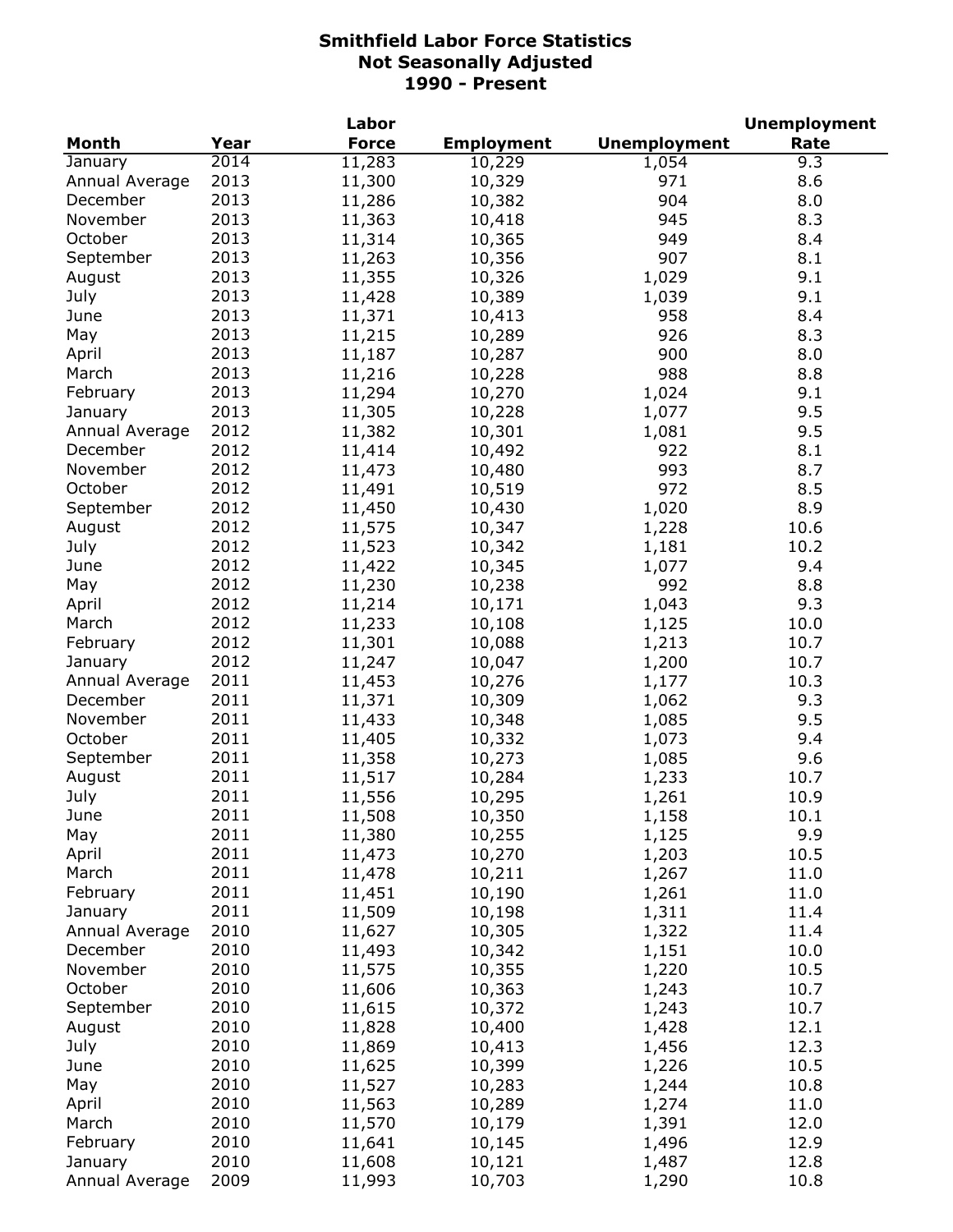|                            |              | Labor            |                   |                     | <b>Unemployment</b> |
|----------------------------|--------------|------------------|-------------------|---------------------|---------------------|
| <b>Month</b>               | Year         | <b>Force</b>     | <b>Employment</b> | <b>Unemployment</b> | Rate                |
| December                   | 2009         | 11,996           | 10,671            | 1,325               | 11.0                |
| November                   | 2009         | 12,070           | 10,758            | 1,312               | 10.9                |
| October                    | 2009         | 12,038           | 10,698            | 1,340               | 11.1                |
| September                  | 2009         | 12,010           | 10,682            | 1,328               | 11.1                |
| August                     | 2009         | 12,100           | 10,759            | 1,341               | 11.1                |
| July                       | 2009         | 12,193           | 10,815            | 1,378               | 11.3                |
| June                       | 2009         | 12,020           | 10,795            | 1,225               | 10.2                |
| May                        | 2009         | 11,859           | 10,647            | 1,212               | 10.2                |
| April                      | 2009         | 11,927           | 10,677            | 1,250               | 10.5                |
| March                      | 2009         | 11,899           | 10,629            | 1,270               | 10.7                |
| February                   | 2009         | 11,918           | 10,652            | 1,266               | 10.6                |
| January                    | 2009         | 11,888           | 10,656            | 1,232               | 10.4                |
| Annual Average             | 2008         | 11,941           | 11,126            | 815                 | 6.8                 |
| December                   | 2008         | 11,969           | 10,949            | 1,020               | 8.5                 |
| November                   | 2008         | 11,996           | 11,063            | 933                 | 7.8                 |
| October                    | 2008         | 11,926           | 11,069            | 857                 | 7.2                 |
| September                  | 2008         | 11,896           | 11,079            | 817                 | 6.9                 |
| August                     | 2008         | 12,070           | 11,103            | 967                 | 8.0                 |
| July                       | 2008         | 12,150           | 11,207            | 943                 | 7.8                 |
| June                       | 2008         | 12,016           | 11,233            | 783                 | 6.5                 |
| May                        | 2008         | 11,830           | 11,117            | 713                 | 6.0                 |
|                            | 2008         |                  |                   | 645                 | 5.4                 |
| April                      | 2008         | 11,842           | 11,197            | 690                 | 5.8                 |
| March                      |              | 11,839           | 11,149            | 673                 | 5.7                 |
| February                   | 2008         | 11,819           | 11,146            |                     |                     |
| January                    | 2008         | 11,937           | 11,203            | 734                 | 6.1                 |
| Annual Average             | 2007         | 12,006           | 11,467            | 539                 | 4.5                 |
| December                   | 2007         | 12,021           | 11,434            | 587                 | 4.9                 |
| November                   | 2007         | 12,089           | 11,530            | 559                 | 4.6                 |
| October                    | 2007         | 12,029           | 11,499            | 530                 | 4.4                 |
| September                  | 2007         | 12,014           | 11,492            | 522                 | 4.3                 |
| August                     | 2007         | 12,044           | 11,452            | 592<br>609          | 4.9<br>5.0          |
| July                       | 2007         | 12,143           | 11,534            |                     |                     |
| June                       | 2007         | 12,063           | 11,568            | 495<br>444          | 4.1                 |
| May                        | 2007<br>2007 | 11,886           | 11,442            | 479                 | 3.7<br>4.0          |
| April                      |              | 11,900           | 11,421            |                     |                     |
| March                      | 2007         | 11,929           | 11,424            | 505                 | 4.2<br>4.7          |
| February                   | 2007<br>2007 | 11,967           | 11,403            | 564<br>587          | 4.9                 |
| January                    |              | 11,991           | 11,404            | 567                 | 4.7                 |
| Annual Average<br>December | 2006<br>2006 | 12,145<br>12,214 | 11,578<br>11,738  | 476                 | 3.9                 |
|                            | 2006         |                  |                   | 484                 | 4.0                 |
| November                   | 2006         | 12,233           | 11,749            | 479                 | 3.9                 |
| October                    | 2006         | 12,198           | 11,719            | 544                 | 4.5                 |
| September                  | 2006         | 12,192           | 11,648            | 648                 | 5.3                 |
| August                     |              | 12,277           | 11,629            |                     |                     |
| July                       | 2006         | 12,341           | 11,651            | 690                 | 5.6                 |
| June                       | 2006         | 12,219           | 11,650            | 569                 | 4.7                 |
| May                        | 2006         | 12,036           | 11,505            | 531                 | 4.4                 |
| April                      | 2006         | 12,027           | 11,481            | 546                 | 4.5                 |
| March                      | 2006         | 12,005           | 11,411            | 594                 | 4.9                 |
| February                   | 2006         | 11,996           | 11,380            | 616                 | 5.1                 |
| January                    | 2006         | 12,004           | 11,373            | 631                 | 5.3                 |
| Annual Average             | 2005         | 11,931           | 11,393            | 538                 | 4.5                 |
| December                   | 2005         | 12,061           | 11,555            | 506                 | 4.2                 |
| November                   | 2005         | 12,137           | 11,590            | 547                 | 4.5                 |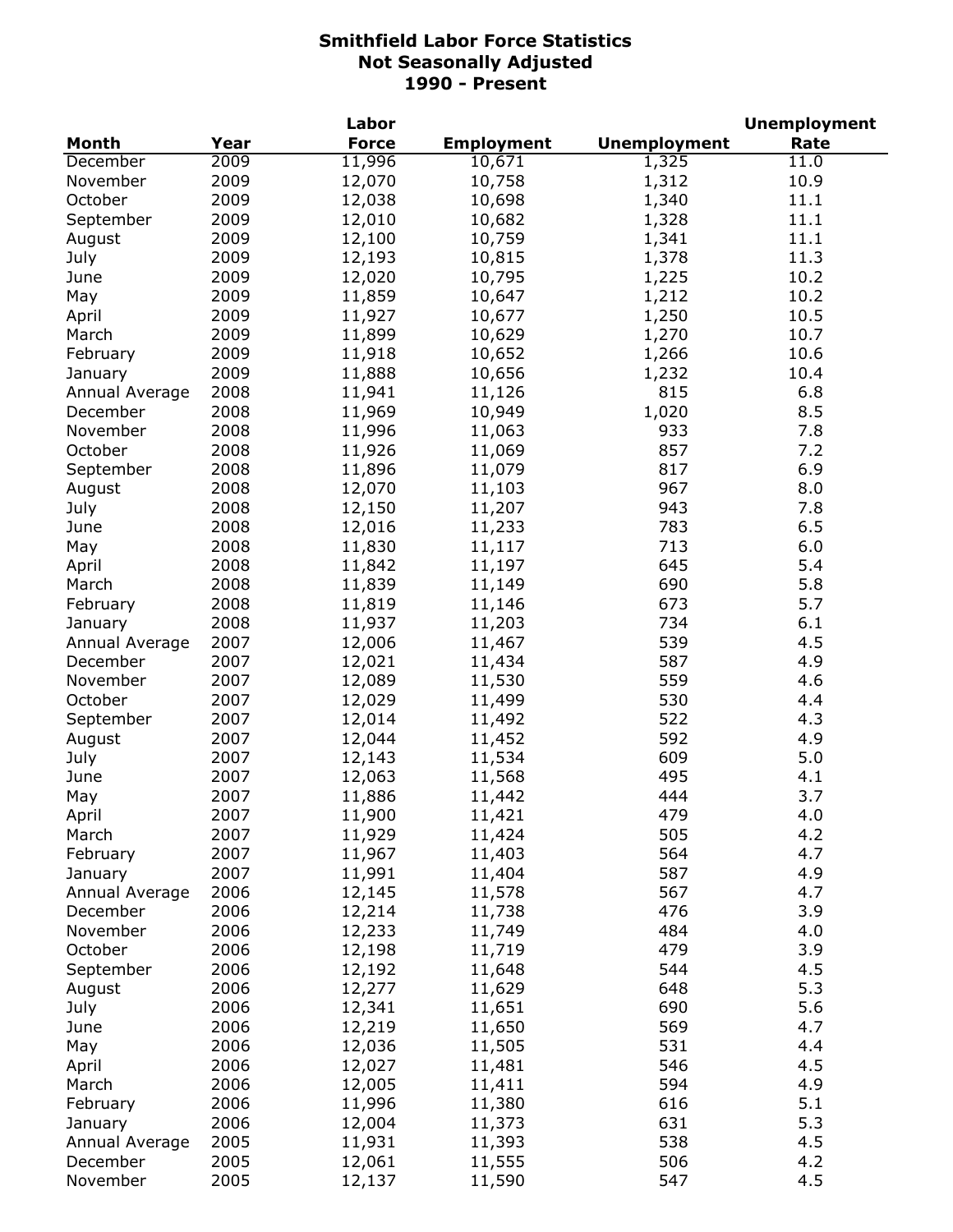| <b>Unemployment</b><br><b>Month</b><br>Year<br><b>Force</b><br><b>Employment</b><br>Rate<br>2005<br>12,045<br>500<br>11,545<br>4.2<br>October<br>4.6<br>2005<br>12,039<br>550<br>11,489<br>September<br>2005<br>611<br>5.0<br>12,123<br>11,512<br>August<br>2005<br>629<br>5.2<br>12,131<br>11,502<br>July<br>2005<br>11,979<br>526<br>4.4<br>11,453<br>June<br>2005<br>458<br>3.9<br>May<br>11,783<br>11,325<br>2005<br>462<br>3.9<br>11,743<br>11,281<br>April<br>2005<br>548<br>4.7<br>11,736<br>11,188<br>March<br>2005<br>563<br>4.8<br>11,712<br>11,149<br>February<br>2005<br>11,682<br>558<br>4.8<br>11,124<br>January<br>2004<br>11,724<br>11,191<br>533<br>4.5<br>Annual Average<br>3.5<br>2004<br>11,697<br>409<br>11,288<br>December<br>3.5<br>2004<br>11,742<br>11,332<br>410<br>November<br>3.3<br>2004<br>11,661<br>11,280<br>381<br>October<br>2004<br>413<br>3.5<br>September<br>11,636<br>11,223<br>2004<br>11,793<br>554<br>4.7<br>11,239<br>August<br>5.2<br>2004<br>11,898<br>617<br>July<br>11,281<br>562<br>4.8<br>2004<br>11,796<br>11,234<br>June<br>2004<br>11,648<br>542<br>4.7<br>11,106<br>May<br>606<br>5.2<br>2004<br>11,704<br>11,098<br>April<br>2004<br>11,680<br>635<br>5.4<br>11,045<br>March<br>2004<br>606<br>5.2<br>11,674<br>11,068<br>February<br>5.6<br>2004<br>664<br>11,760<br>11,096<br>January<br>2003<br>556<br>4.8<br>11,657<br>11,101<br>Annual Average<br>2003<br>493<br>4.2<br>December<br>11,647<br>11,154<br>2003<br>489<br>4.2<br>November<br>11,676<br>11,187<br>2003<br>11,606<br>465<br>4.0<br>October<br>11,141<br>2003<br>11,571<br>11,107<br>464<br>4.0<br>September<br>2003<br>11,708<br>592<br>5.1<br>11,116<br>August<br>2003<br>11,799<br>641<br>5.4<br>July<br>11,158<br>2003<br>11,768<br>580<br>4.9<br>11,188<br>June<br>2003<br>11,580<br>524<br>4.5<br>11,056<br>May<br>2003<br>507<br>4.4<br>April<br>11,586<br>11,079<br>2003<br>608<br>5.2<br>11,633<br>11,025<br>March<br>5.4<br>2003<br>February<br>631<br>11,028<br>11,659<br>5.8<br>2003<br>679<br>11,649<br>10,970<br>January<br>535<br>2002<br>4.7<br>11,411<br>10,876<br>Annual Average<br>4.7<br>2002<br>11,571<br>11,030<br>541<br>December<br>2002<br>4.9<br>November<br>11,625<br>11,054<br>571<br>2002<br>538<br>4.7<br>October<br>11,546<br>11,008<br>2002<br>539<br>4.7<br>11,522<br>10,983<br>September<br>2002<br>5.4<br>11,570<br>10,946<br>624<br>August<br>2002<br>577<br>5.0<br>July<br>11,528<br>10,951<br>2002<br>11,400<br>482<br>4.2<br>10,918<br>June<br>4.1<br>2002<br>11,249<br>461<br>10,788<br>May<br>4.3<br>11,229<br>478<br>10,751<br>2002<br>April<br>4.5<br>11,241<br>509<br>10,732<br>2002<br>March<br>11,245<br>504<br>4.5<br>10,741<br>2002<br>February<br>5.3<br>11,212<br>599<br>10,613<br>2002<br>January<br>428<br>3.8<br>11,161<br>10,733<br>2001<br>Annual Average<br>438<br>3.9<br>11,235<br>10,797<br>2001<br>December<br>11,208<br>409<br>3.6<br>10,799<br>2001<br>November<br>407<br>3.6<br>11,185<br>10,778<br>2001<br>October<br>375<br>11,152<br>10,777<br>3.4<br>2001<br>September |  | Labor |  | <b>Unemployment</b> |
|--------------------------------------------------------------------------------------------------------------------------------------------------------------------------------------------------------------------------------------------------------------------------------------------------------------------------------------------------------------------------------------------------------------------------------------------------------------------------------------------------------------------------------------------------------------------------------------------------------------------------------------------------------------------------------------------------------------------------------------------------------------------------------------------------------------------------------------------------------------------------------------------------------------------------------------------------------------------------------------------------------------------------------------------------------------------------------------------------------------------------------------------------------------------------------------------------------------------------------------------------------------------------------------------------------------------------------------------------------------------------------------------------------------------------------------------------------------------------------------------------------------------------------------------------------------------------------------------------------------------------------------------------------------------------------------------------------------------------------------------------------------------------------------------------------------------------------------------------------------------------------------------------------------------------------------------------------------------------------------------------------------------------------------------------------------------------------------------------------------------------------------------------------------------------------------------------------------------------------------------------------------------------------------------------------------------------------------------------------------------------------------------------------------------------------------------------------------------------------------------------------------------------------------------------------------------------------------------------------------------------------------------------------------------------------------------------------------------------------------------------------------------------------------------------------------------------------------------------------------------------------------------------------------------------------------------------------------------------------------------------------------------------------------------------------------|--|-------|--|---------------------|
|                                                                                                                                                                                                                                                                                                                                                                                                                                                                                                                                                                                                                                                                                                                                                                                                                                                                                                                                                                                                                                                                                                                                                                                                                                                                                                                                                                                                                                                                                                                                                                                                                                                                                                                                                                                                                                                                                                                                                                                                                                                                                                                                                                                                                                                                                                                                                                                                                                                                                                                                                                                                                                                                                                                                                                                                                                                                                                                                                                                                                                                              |  |       |  |                     |
|                                                                                                                                                                                                                                                                                                                                                                                                                                                                                                                                                                                                                                                                                                                                                                                                                                                                                                                                                                                                                                                                                                                                                                                                                                                                                                                                                                                                                                                                                                                                                                                                                                                                                                                                                                                                                                                                                                                                                                                                                                                                                                                                                                                                                                                                                                                                                                                                                                                                                                                                                                                                                                                                                                                                                                                                                                                                                                                                                                                                                                                              |  |       |  |                     |
|                                                                                                                                                                                                                                                                                                                                                                                                                                                                                                                                                                                                                                                                                                                                                                                                                                                                                                                                                                                                                                                                                                                                                                                                                                                                                                                                                                                                                                                                                                                                                                                                                                                                                                                                                                                                                                                                                                                                                                                                                                                                                                                                                                                                                                                                                                                                                                                                                                                                                                                                                                                                                                                                                                                                                                                                                                                                                                                                                                                                                                                              |  |       |  |                     |
|                                                                                                                                                                                                                                                                                                                                                                                                                                                                                                                                                                                                                                                                                                                                                                                                                                                                                                                                                                                                                                                                                                                                                                                                                                                                                                                                                                                                                                                                                                                                                                                                                                                                                                                                                                                                                                                                                                                                                                                                                                                                                                                                                                                                                                                                                                                                                                                                                                                                                                                                                                                                                                                                                                                                                                                                                                                                                                                                                                                                                                                              |  |       |  |                     |
|                                                                                                                                                                                                                                                                                                                                                                                                                                                                                                                                                                                                                                                                                                                                                                                                                                                                                                                                                                                                                                                                                                                                                                                                                                                                                                                                                                                                                                                                                                                                                                                                                                                                                                                                                                                                                                                                                                                                                                                                                                                                                                                                                                                                                                                                                                                                                                                                                                                                                                                                                                                                                                                                                                                                                                                                                                                                                                                                                                                                                                                              |  |       |  |                     |
|                                                                                                                                                                                                                                                                                                                                                                                                                                                                                                                                                                                                                                                                                                                                                                                                                                                                                                                                                                                                                                                                                                                                                                                                                                                                                                                                                                                                                                                                                                                                                                                                                                                                                                                                                                                                                                                                                                                                                                                                                                                                                                                                                                                                                                                                                                                                                                                                                                                                                                                                                                                                                                                                                                                                                                                                                                                                                                                                                                                                                                                              |  |       |  |                     |
|                                                                                                                                                                                                                                                                                                                                                                                                                                                                                                                                                                                                                                                                                                                                                                                                                                                                                                                                                                                                                                                                                                                                                                                                                                                                                                                                                                                                                                                                                                                                                                                                                                                                                                                                                                                                                                                                                                                                                                                                                                                                                                                                                                                                                                                                                                                                                                                                                                                                                                                                                                                                                                                                                                                                                                                                                                                                                                                                                                                                                                                              |  |       |  |                     |
|                                                                                                                                                                                                                                                                                                                                                                                                                                                                                                                                                                                                                                                                                                                                                                                                                                                                                                                                                                                                                                                                                                                                                                                                                                                                                                                                                                                                                                                                                                                                                                                                                                                                                                                                                                                                                                                                                                                                                                                                                                                                                                                                                                                                                                                                                                                                                                                                                                                                                                                                                                                                                                                                                                                                                                                                                                                                                                                                                                                                                                                              |  |       |  |                     |
|                                                                                                                                                                                                                                                                                                                                                                                                                                                                                                                                                                                                                                                                                                                                                                                                                                                                                                                                                                                                                                                                                                                                                                                                                                                                                                                                                                                                                                                                                                                                                                                                                                                                                                                                                                                                                                                                                                                                                                                                                                                                                                                                                                                                                                                                                                                                                                                                                                                                                                                                                                                                                                                                                                                                                                                                                                                                                                                                                                                                                                                              |  |       |  |                     |
|                                                                                                                                                                                                                                                                                                                                                                                                                                                                                                                                                                                                                                                                                                                                                                                                                                                                                                                                                                                                                                                                                                                                                                                                                                                                                                                                                                                                                                                                                                                                                                                                                                                                                                                                                                                                                                                                                                                                                                                                                                                                                                                                                                                                                                                                                                                                                                                                                                                                                                                                                                                                                                                                                                                                                                                                                                                                                                                                                                                                                                                              |  |       |  |                     |
|                                                                                                                                                                                                                                                                                                                                                                                                                                                                                                                                                                                                                                                                                                                                                                                                                                                                                                                                                                                                                                                                                                                                                                                                                                                                                                                                                                                                                                                                                                                                                                                                                                                                                                                                                                                                                                                                                                                                                                                                                                                                                                                                                                                                                                                                                                                                                                                                                                                                                                                                                                                                                                                                                                                                                                                                                                                                                                                                                                                                                                                              |  |       |  |                     |
|                                                                                                                                                                                                                                                                                                                                                                                                                                                                                                                                                                                                                                                                                                                                                                                                                                                                                                                                                                                                                                                                                                                                                                                                                                                                                                                                                                                                                                                                                                                                                                                                                                                                                                                                                                                                                                                                                                                                                                                                                                                                                                                                                                                                                                                                                                                                                                                                                                                                                                                                                                                                                                                                                                                                                                                                                                                                                                                                                                                                                                                              |  |       |  |                     |
|                                                                                                                                                                                                                                                                                                                                                                                                                                                                                                                                                                                                                                                                                                                                                                                                                                                                                                                                                                                                                                                                                                                                                                                                                                                                                                                                                                                                                                                                                                                                                                                                                                                                                                                                                                                                                                                                                                                                                                                                                                                                                                                                                                                                                                                                                                                                                                                                                                                                                                                                                                                                                                                                                                                                                                                                                                                                                                                                                                                                                                                              |  |       |  |                     |
|                                                                                                                                                                                                                                                                                                                                                                                                                                                                                                                                                                                                                                                                                                                                                                                                                                                                                                                                                                                                                                                                                                                                                                                                                                                                                                                                                                                                                                                                                                                                                                                                                                                                                                                                                                                                                                                                                                                                                                                                                                                                                                                                                                                                                                                                                                                                                                                                                                                                                                                                                                                                                                                                                                                                                                                                                                                                                                                                                                                                                                                              |  |       |  |                     |
|                                                                                                                                                                                                                                                                                                                                                                                                                                                                                                                                                                                                                                                                                                                                                                                                                                                                                                                                                                                                                                                                                                                                                                                                                                                                                                                                                                                                                                                                                                                                                                                                                                                                                                                                                                                                                                                                                                                                                                                                                                                                                                                                                                                                                                                                                                                                                                                                                                                                                                                                                                                                                                                                                                                                                                                                                                                                                                                                                                                                                                                              |  |       |  |                     |
|                                                                                                                                                                                                                                                                                                                                                                                                                                                                                                                                                                                                                                                                                                                                                                                                                                                                                                                                                                                                                                                                                                                                                                                                                                                                                                                                                                                                                                                                                                                                                                                                                                                                                                                                                                                                                                                                                                                                                                                                                                                                                                                                                                                                                                                                                                                                                                                                                                                                                                                                                                                                                                                                                                                                                                                                                                                                                                                                                                                                                                                              |  |       |  |                     |
|                                                                                                                                                                                                                                                                                                                                                                                                                                                                                                                                                                                                                                                                                                                                                                                                                                                                                                                                                                                                                                                                                                                                                                                                                                                                                                                                                                                                                                                                                                                                                                                                                                                                                                                                                                                                                                                                                                                                                                                                                                                                                                                                                                                                                                                                                                                                                                                                                                                                                                                                                                                                                                                                                                                                                                                                                                                                                                                                                                                                                                                              |  |       |  |                     |
|                                                                                                                                                                                                                                                                                                                                                                                                                                                                                                                                                                                                                                                                                                                                                                                                                                                                                                                                                                                                                                                                                                                                                                                                                                                                                                                                                                                                                                                                                                                                                                                                                                                                                                                                                                                                                                                                                                                                                                                                                                                                                                                                                                                                                                                                                                                                                                                                                                                                                                                                                                                                                                                                                                                                                                                                                                                                                                                                                                                                                                                              |  |       |  |                     |
|                                                                                                                                                                                                                                                                                                                                                                                                                                                                                                                                                                                                                                                                                                                                                                                                                                                                                                                                                                                                                                                                                                                                                                                                                                                                                                                                                                                                                                                                                                                                                                                                                                                                                                                                                                                                                                                                                                                                                                                                                                                                                                                                                                                                                                                                                                                                                                                                                                                                                                                                                                                                                                                                                                                                                                                                                                                                                                                                                                                                                                                              |  |       |  |                     |
|                                                                                                                                                                                                                                                                                                                                                                                                                                                                                                                                                                                                                                                                                                                                                                                                                                                                                                                                                                                                                                                                                                                                                                                                                                                                                                                                                                                                                                                                                                                                                                                                                                                                                                                                                                                                                                                                                                                                                                                                                                                                                                                                                                                                                                                                                                                                                                                                                                                                                                                                                                                                                                                                                                                                                                                                                                                                                                                                                                                                                                                              |  |       |  |                     |
|                                                                                                                                                                                                                                                                                                                                                                                                                                                                                                                                                                                                                                                                                                                                                                                                                                                                                                                                                                                                                                                                                                                                                                                                                                                                                                                                                                                                                                                                                                                                                                                                                                                                                                                                                                                                                                                                                                                                                                                                                                                                                                                                                                                                                                                                                                                                                                                                                                                                                                                                                                                                                                                                                                                                                                                                                                                                                                                                                                                                                                                              |  |       |  |                     |
|                                                                                                                                                                                                                                                                                                                                                                                                                                                                                                                                                                                                                                                                                                                                                                                                                                                                                                                                                                                                                                                                                                                                                                                                                                                                                                                                                                                                                                                                                                                                                                                                                                                                                                                                                                                                                                                                                                                                                                                                                                                                                                                                                                                                                                                                                                                                                                                                                                                                                                                                                                                                                                                                                                                                                                                                                                                                                                                                                                                                                                                              |  |       |  |                     |
|                                                                                                                                                                                                                                                                                                                                                                                                                                                                                                                                                                                                                                                                                                                                                                                                                                                                                                                                                                                                                                                                                                                                                                                                                                                                                                                                                                                                                                                                                                                                                                                                                                                                                                                                                                                                                                                                                                                                                                                                                                                                                                                                                                                                                                                                                                                                                                                                                                                                                                                                                                                                                                                                                                                                                                                                                                                                                                                                                                                                                                                              |  |       |  |                     |
|                                                                                                                                                                                                                                                                                                                                                                                                                                                                                                                                                                                                                                                                                                                                                                                                                                                                                                                                                                                                                                                                                                                                                                                                                                                                                                                                                                                                                                                                                                                                                                                                                                                                                                                                                                                                                                                                                                                                                                                                                                                                                                                                                                                                                                                                                                                                                                                                                                                                                                                                                                                                                                                                                                                                                                                                                                                                                                                                                                                                                                                              |  |       |  |                     |
|                                                                                                                                                                                                                                                                                                                                                                                                                                                                                                                                                                                                                                                                                                                                                                                                                                                                                                                                                                                                                                                                                                                                                                                                                                                                                                                                                                                                                                                                                                                                                                                                                                                                                                                                                                                                                                                                                                                                                                                                                                                                                                                                                                                                                                                                                                                                                                                                                                                                                                                                                                                                                                                                                                                                                                                                                                                                                                                                                                                                                                                              |  |       |  |                     |
|                                                                                                                                                                                                                                                                                                                                                                                                                                                                                                                                                                                                                                                                                                                                                                                                                                                                                                                                                                                                                                                                                                                                                                                                                                                                                                                                                                                                                                                                                                                                                                                                                                                                                                                                                                                                                                                                                                                                                                                                                                                                                                                                                                                                                                                                                                                                                                                                                                                                                                                                                                                                                                                                                                                                                                                                                                                                                                                                                                                                                                                              |  |       |  |                     |
|                                                                                                                                                                                                                                                                                                                                                                                                                                                                                                                                                                                                                                                                                                                                                                                                                                                                                                                                                                                                                                                                                                                                                                                                                                                                                                                                                                                                                                                                                                                                                                                                                                                                                                                                                                                                                                                                                                                                                                                                                                                                                                                                                                                                                                                                                                                                                                                                                                                                                                                                                                                                                                                                                                                                                                                                                                                                                                                                                                                                                                                              |  |       |  |                     |
|                                                                                                                                                                                                                                                                                                                                                                                                                                                                                                                                                                                                                                                                                                                                                                                                                                                                                                                                                                                                                                                                                                                                                                                                                                                                                                                                                                                                                                                                                                                                                                                                                                                                                                                                                                                                                                                                                                                                                                                                                                                                                                                                                                                                                                                                                                                                                                                                                                                                                                                                                                                                                                                                                                                                                                                                                                                                                                                                                                                                                                                              |  |       |  |                     |
|                                                                                                                                                                                                                                                                                                                                                                                                                                                                                                                                                                                                                                                                                                                                                                                                                                                                                                                                                                                                                                                                                                                                                                                                                                                                                                                                                                                                                                                                                                                                                                                                                                                                                                                                                                                                                                                                                                                                                                                                                                                                                                                                                                                                                                                                                                                                                                                                                                                                                                                                                                                                                                                                                                                                                                                                                                                                                                                                                                                                                                                              |  |       |  |                     |
|                                                                                                                                                                                                                                                                                                                                                                                                                                                                                                                                                                                                                                                                                                                                                                                                                                                                                                                                                                                                                                                                                                                                                                                                                                                                                                                                                                                                                                                                                                                                                                                                                                                                                                                                                                                                                                                                                                                                                                                                                                                                                                                                                                                                                                                                                                                                                                                                                                                                                                                                                                                                                                                                                                                                                                                                                                                                                                                                                                                                                                                              |  |       |  |                     |
|                                                                                                                                                                                                                                                                                                                                                                                                                                                                                                                                                                                                                                                                                                                                                                                                                                                                                                                                                                                                                                                                                                                                                                                                                                                                                                                                                                                                                                                                                                                                                                                                                                                                                                                                                                                                                                                                                                                                                                                                                                                                                                                                                                                                                                                                                                                                                                                                                                                                                                                                                                                                                                                                                                                                                                                                                                                                                                                                                                                                                                                              |  |       |  |                     |
|                                                                                                                                                                                                                                                                                                                                                                                                                                                                                                                                                                                                                                                                                                                                                                                                                                                                                                                                                                                                                                                                                                                                                                                                                                                                                                                                                                                                                                                                                                                                                                                                                                                                                                                                                                                                                                                                                                                                                                                                                                                                                                                                                                                                                                                                                                                                                                                                                                                                                                                                                                                                                                                                                                                                                                                                                                                                                                                                                                                                                                                              |  |       |  |                     |
|                                                                                                                                                                                                                                                                                                                                                                                                                                                                                                                                                                                                                                                                                                                                                                                                                                                                                                                                                                                                                                                                                                                                                                                                                                                                                                                                                                                                                                                                                                                                                                                                                                                                                                                                                                                                                                                                                                                                                                                                                                                                                                                                                                                                                                                                                                                                                                                                                                                                                                                                                                                                                                                                                                                                                                                                                                                                                                                                                                                                                                                              |  |       |  |                     |
|                                                                                                                                                                                                                                                                                                                                                                                                                                                                                                                                                                                                                                                                                                                                                                                                                                                                                                                                                                                                                                                                                                                                                                                                                                                                                                                                                                                                                                                                                                                                                                                                                                                                                                                                                                                                                                                                                                                                                                                                                                                                                                                                                                                                                                                                                                                                                                                                                                                                                                                                                                                                                                                                                                                                                                                                                                                                                                                                                                                                                                                              |  |       |  |                     |
|                                                                                                                                                                                                                                                                                                                                                                                                                                                                                                                                                                                                                                                                                                                                                                                                                                                                                                                                                                                                                                                                                                                                                                                                                                                                                                                                                                                                                                                                                                                                                                                                                                                                                                                                                                                                                                                                                                                                                                                                                                                                                                                                                                                                                                                                                                                                                                                                                                                                                                                                                                                                                                                                                                                                                                                                                                                                                                                                                                                                                                                              |  |       |  |                     |
|                                                                                                                                                                                                                                                                                                                                                                                                                                                                                                                                                                                                                                                                                                                                                                                                                                                                                                                                                                                                                                                                                                                                                                                                                                                                                                                                                                                                                                                                                                                                                                                                                                                                                                                                                                                                                                                                                                                                                                                                                                                                                                                                                                                                                                                                                                                                                                                                                                                                                                                                                                                                                                                                                                                                                                                                                                                                                                                                                                                                                                                              |  |       |  |                     |
|                                                                                                                                                                                                                                                                                                                                                                                                                                                                                                                                                                                                                                                                                                                                                                                                                                                                                                                                                                                                                                                                                                                                                                                                                                                                                                                                                                                                                                                                                                                                                                                                                                                                                                                                                                                                                                                                                                                                                                                                                                                                                                                                                                                                                                                                                                                                                                                                                                                                                                                                                                                                                                                                                                                                                                                                                                                                                                                                                                                                                                                              |  |       |  |                     |
|                                                                                                                                                                                                                                                                                                                                                                                                                                                                                                                                                                                                                                                                                                                                                                                                                                                                                                                                                                                                                                                                                                                                                                                                                                                                                                                                                                                                                                                                                                                                                                                                                                                                                                                                                                                                                                                                                                                                                                                                                                                                                                                                                                                                                                                                                                                                                                                                                                                                                                                                                                                                                                                                                                                                                                                                                                                                                                                                                                                                                                                              |  |       |  |                     |
|                                                                                                                                                                                                                                                                                                                                                                                                                                                                                                                                                                                                                                                                                                                                                                                                                                                                                                                                                                                                                                                                                                                                                                                                                                                                                                                                                                                                                                                                                                                                                                                                                                                                                                                                                                                                                                                                                                                                                                                                                                                                                                                                                                                                                                                                                                                                                                                                                                                                                                                                                                                                                                                                                                                                                                                                                                                                                                                                                                                                                                                              |  |       |  |                     |
|                                                                                                                                                                                                                                                                                                                                                                                                                                                                                                                                                                                                                                                                                                                                                                                                                                                                                                                                                                                                                                                                                                                                                                                                                                                                                                                                                                                                                                                                                                                                                                                                                                                                                                                                                                                                                                                                                                                                                                                                                                                                                                                                                                                                                                                                                                                                                                                                                                                                                                                                                                                                                                                                                                                                                                                                                                                                                                                                                                                                                                                              |  |       |  |                     |
|                                                                                                                                                                                                                                                                                                                                                                                                                                                                                                                                                                                                                                                                                                                                                                                                                                                                                                                                                                                                                                                                                                                                                                                                                                                                                                                                                                                                                                                                                                                                                                                                                                                                                                                                                                                                                                                                                                                                                                                                                                                                                                                                                                                                                                                                                                                                                                                                                                                                                                                                                                                                                                                                                                                                                                                                                                                                                                                                                                                                                                                              |  |       |  |                     |
|                                                                                                                                                                                                                                                                                                                                                                                                                                                                                                                                                                                                                                                                                                                                                                                                                                                                                                                                                                                                                                                                                                                                                                                                                                                                                                                                                                                                                                                                                                                                                                                                                                                                                                                                                                                                                                                                                                                                                                                                                                                                                                                                                                                                                                                                                                                                                                                                                                                                                                                                                                                                                                                                                                                                                                                                                                                                                                                                                                                                                                                              |  |       |  |                     |
|                                                                                                                                                                                                                                                                                                                                                                                                                                                                                                                                                                                                                                                                                                                                                                                                                                                                                                                                                                                                                                                                                                                                                                                                                                                                                                                                                                                                                                                                                                                                                                                                                                                                                                                                                                                                                                                                                                                                                                                                                                                                                                                                                                                                                                                                                                                                                                                                                                                                                                                                                                                                                                                                                                                                                                                                                                                                                                                                                                                                                                                              |  |       |  |                     |
|                                                                                                                                                                                                                                                                                                                                                                                                                                                                                                                                                                                                                                                                                                                                                                                                                                                                                                                                                                                                                                                                                                                                                                                                                                                                                                                                                                                                                                                                                                                                                                                                                                                                                                                                                                                                                                                                                                                                                                                                                                                                                                                                                                                                                                                                                                                                                                                                                                                                                                                                                                                                                                                                                                                                                                                                                                                                                                                                                                                                                                                              |  |       |  |                     |
|                                                                                                                                                                                                                                                                                                                                                                                                                                                                                                                                                                                                                                                                                                                                                                                                                                                                                                                                                                                                                                                                                                                                                                                                                                                                                                                                                                                                                                                                                                                                                                                                                                                                                                                                                                                                                                                                                                                                                                                                                                                                                                                                                                                                                                                                                                                                                                                                                                                                                                                                                                                                                                                                                                                                                                                                                                                                                                                                                                                                                                                              |  |       |  |                     |
|                                                                                                                                                                                                                                                                                                                                                                                                                                                                                                                                                                                                                                                                                                                                                                                                                                                                                                                                                                                                                                                                                                                                                                                                                                                                                                                                                                                                                                                                                                                                                                                                                                                                                                                                                                                                                                                                                                                                                                                                                                                                                                                                                                                                                                                                                                                                                                                                                                                                                                                                                                                                                                                                                                                                                                                                                                                                                                                                                                                                                                                              |  |       |  |                     |
|                                                                                                                                                                                                                                                                                                                                                                                                                                                                                                                                                                                                                                                                                                                                                                                                                                                                                                                                                                                                                                                                                                                                                                                                                                                                                                                                                                                                                                                                                                                                                                                                                                                                                                                                                                                                                                                                                                                                                                                                                                                                                                                                                                                                                                                                                                                                                                                                                                                                                                                                                                                                                                                                                                                                                                                                                                                                                                                                                                                                                                                              |  |       |  |                     |
|                                                                                                                                                                                                                                                                                                                                                                                                                                                                                                                                                                                                                                                                                                                                                                                                                                                                                                                                                                                                                                                                                                                                                                                                                                                                                                                                                                                                                                                                                                                                                                                                                                                                                                                                                                                                                                                                                                                                                                                                                                                                                                                                                                                                                                                                                                                                                                                                                                                                                                                                                                                                                                                                                                                                                                                                                                                                                                                                                                                                                                                              |  |       |  |                     |
|                                                                                                                                                                                                                                                                                                                                                                                                                                                                                                                                                                                                                                                                                                                                                                                                                                                                                                                                                                                                                                                                                                                                                                                                                                                                                                                                                                                                                                                                                                                                                                                                                                                                                                                                                                                                                                                                                                                                                                                                                                                                                                                                                                                                                                                                                                                                                                                                                                                                                                                                                                                                                                                                                                                                                                                                                                                                                                                                                                                                                                                              |  |       |  |                     |
|                                                                                                                                                                                                                                                                                                                                                                                                                                                                                                                                                                                                                                                                                                                                                                                                                                                                                                                                                                                                                                                                                                                                                                                                                                                                                                                                                                                                                                                                                                                                                                                                                                                                                                                                                                                                                                                                                                                                                                                                                                                                                                                                                                                                                                                                                                                                                                                                                                                                                                                                                                                                                                                                                                                                                                                                                                                                                                                                                                                                                                                              |  |       |  |                     |
|                                                                                                                                                                                                                                                                                                                                                                                                                                                                                                                                                                                                                                                                                                                                                                                                                                                                                                                                                                                                                                                                                                                                                                                                                                                                                                                                                                                                                                                                                                                                                                                                                                                                                                                                                                                                                                                                                                                                                                                                                                                                                                                                                                                                                                                                                                                                                                                                                                                                                                                                                                                                                                                                                                                                                                                                                                                                                                                                                                                                                                                              |  |       |  |                     |
|                                                                                                                                                                                                                                                                                                                                                                                                                                                                                                                                                                                                                                                                                                                                                                                                                                                                                                                                                                                                                                                                                                                                                                                                                                                                                                                                                                                                                                                                                                                                                                                                                                                                                                                                                                                                                                                                                                                                                                                                                                                                                                                                                                                                                                                                                                                                                                                                                                                                                                                                                                                                                                                                                                                                                                                                                                                                                                                                                                                                                                                              |  |       |  |                     |
|                                                                                                                                                                                                                                                                                                                                                                                                                                                                                                                                                                                                                                                                                                                                                                                                                                                                                                                                                                                                                                                                                                                                                                                                                                                                                                                                                                                                                                                                                                                                                                                                                                                                                                                                                                                                                                                                                                                                                                                                                                                                                                                                                                                                                                                                                                                                                                                                                                                                                                                                                                                                                                                                                                                                                                                                                                                                                                                                                                                                                                                              |  |       |  |                     |
|                                                                                                                                                                                                                                                                                                                                                                                                                                                                                                                                                                                                                                                                                                                                                                                                                                                                                                                                                                                                                                                                                                                                                                                                                                                                                                                                                                                                                                                                                                                                                                                                                                                                                                                                                                                                                                                                                                                                                                                                                                                                                                                                                                                                                                                                                                                                                                                                                                                                                                                                                                                                                                                                                                                                                                                                                                                                                                                                                                                                                                                              |  |       |  |                     |
|                                                                                                                                                                                                                                                                                                                                                                                                                                                                                                                                                                                                                                                                                                                                                                                                                                                                                                                                                                                                                                                                                                                                                                                                                                                                                                                                                                                                                                                                                                                                                                                                                                                                                                                                                                                                                                                                                                                                                                                                                                                                                                                                                                                                                                                                                                                                                                                                                                                                                                                                                                                                                                                                                                                                                                                                                                                                                                                                                                                                                                                              |  |       |  |                     |
|                                                                                                                                                                                                                                                                                                                                                                                                                                                                                                                                                                                                                                                                                                                                                                                                                                                                                                                                                                                                                                                                                                                                                                                                                                                                                                                                                                                                                                                                                                                                                                                                                                                                                                                                                                                                                                                                                                                                                                                                                                                                                                                                                                                                                                                                                                                                                                                                                                                                                                                                                                                                                                                                                                                                                                                                                                                                                                                                                                                                                                                              |  |       |  |                     |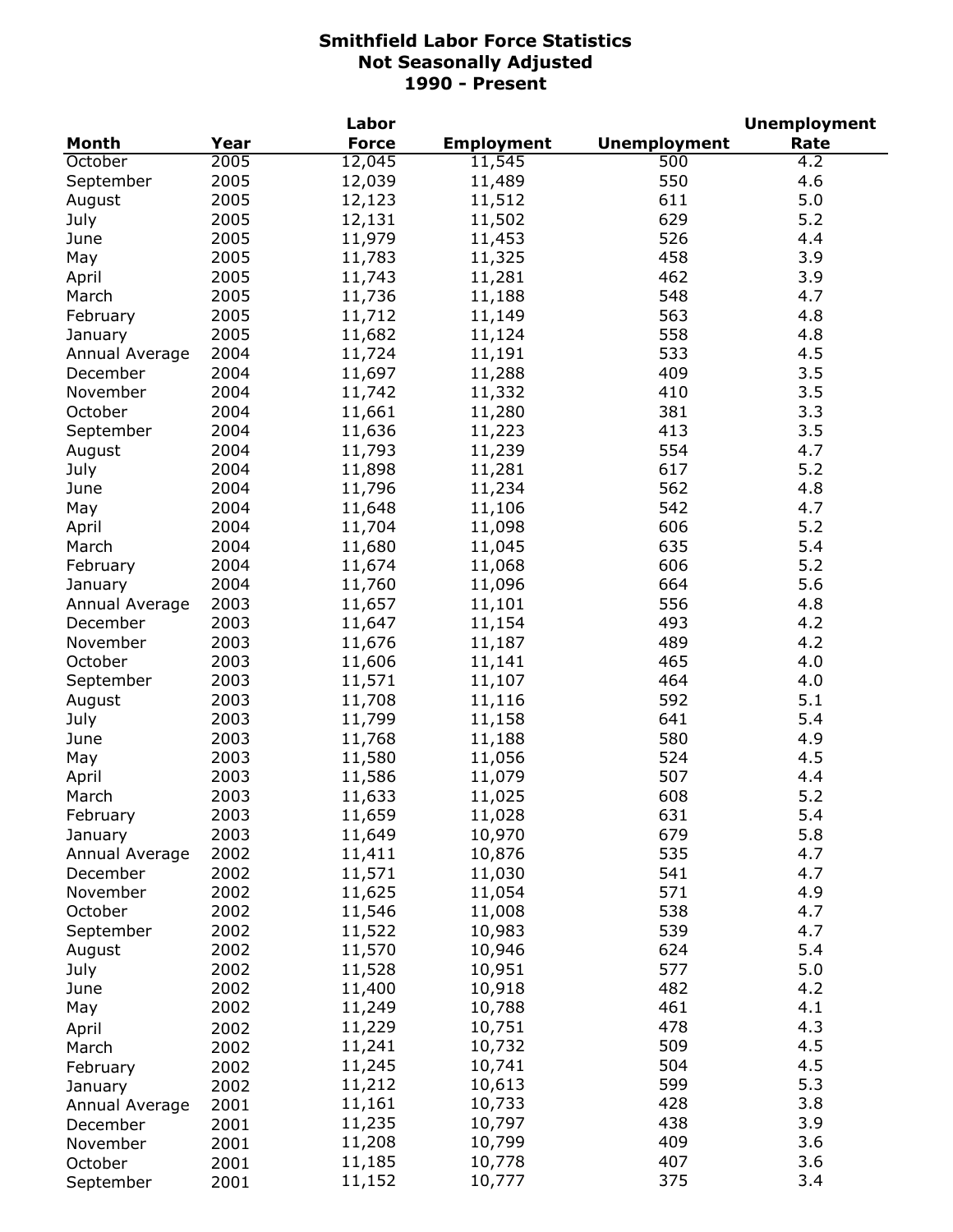|                            |      | Labor        |                   |                     | <b>Unemployment</b> |
|----------------------------|------|--------------|-------------------|---------------------|---------------------|
| <b>Month</b>               | Year | <b>Force</b> | <b>Employment</b> | <b>Unemployment</b> | Rate                |
| August                     | 2001 | 11,163       | 10,716            | 447                 | 4.0                 |
| July                       | 2001 | 11,301       | 10,785            | 516                 | 4.6                 |
| June                       | 2001 | 11,251       | 10,771            | 480                 | 4.3                 |
| May                        | 2001 | 11,038       | 10,655            | 383                 | 3.5                 |
| April                      | 2001 | 11,057       | 10,684            | 373                 | 3.4                 |
| March                      | 2001 | 11,092       | 10,676            | 416                 | 3.8                 |
| February                   | 2001 | 11,093       | 10,679            | 414                 | 3.7                 |
| January                    | 2001 | 11,146       | 10,673            | 473                 | 4.2                 |
| Annual Average             | 2000 | 11,226       | 10,789            | 437                 | 3.9                 |
| December                   | 2000 | 11,208       | 10,883            | 325                 | 2.9                 |
| November                   | 2000 | 11,229       | 10,873            | 356                 | 3.2                 |
| October                    | 2000 | 11,173       | 10,825            | 348                 | 3.1                 |
| September                  | 2000 | 11,140       | 10,784            | 356                 | 3.2                 |
| August                     | 2000 | 11,276       | 10,800            | 476                 | 4.2                 |
| July                       | 2000 | 11,314       | 10,818            | 496                 | 4.4                 |
| June                       | 2000 | 11,290       | 10,858            | 432                 | 3.8                 |
| May                        | 2000 | 11,175       | 10,749            | 426                 | 3.8                 |
| April                      | 2000 | 11,221       | 10,803            | 418                 | 3.7                 |
| March                      | 2000 | 11,209       | 10,713            | 496                 | 4.4                 |
| February                   | 2000 | 11,209       | 10,680            | 529                 | 4.7                 |
|                            | 2000 | 11,266       | 10,679            | 587                 | 5.2                 |
| January                    | 1999 | 10,903       | 10,475            | 428                 | 3.9                 |
| Annual Average<br>December | 1999 | 11,049       | 10,673            | 376                 | 3.4                 |
| November                   | 1999 | 11,058       | 10,656            | 402                 | 3.6                 |
| October                    | 1999 | 10,959       | 10,555            | 404                 | 3.7                 |
| September                  | 1999 | 10,928       | 10,482            | 446                 | 4.1                 |
| August                     | 1999 | 10,997       | 10,504            | 493                 | 4.5                 |
| July                       | 1999 | 10,994       | 10,495            | 499                 | 4.5                 |
| June                       | 1999 | 10,885       | 10,485            | 400                 | 3.7                 |
| May                        | 1999 | 10,782       | 10,415            | 367                 | 3.4                 |
| April                      | 1999 | 10,746       | 10,403            | 343                 | 3.2                 |
| March                      | 1999 | 10,752       | 10,385            | 367                 | 3.4                 |
| February                   | 1999 | 10,781       | 10,328            | 453                 | 4.2                 |
| January                    | 1999 | 10,898       | 10,314            | 584                 | 5.4                 |
| Annual Average             | 1998 | 10,713       | 10,296            | 417                 | 3.9                 |
| December                   | 1998 | 10,836       | 10,536            | 300                 | 2.8                 |
| November                   | 1998 | 10,840       | 10,524            | 316                 | 2.9                 |
| October                    | 1998 | 10,737       | 10,397            | 340                 | 3.2                 |
| September                  | 1998 | 10,723       | 10,342            | 381                 | 3.6                 |
| August                     | 1998 | 10,773       | 10,331            | 442                 | 4.1                 |
| July                       | 1998 | 10,733       | 10,326            | 407                 | 3.8                 |
| June                       | 1998 | 10,627       | 10,304            | 323                 | 3.0                 |
| May                        | 1998 | 10,578       | 10,204            | 374                 | 3.5                 |
| April                      | 1998 | 10,641       | 10,176            | 465                 | 4.4                 |
| March                      | 1998 | 10,666       | 10,143            | 523                 | 4.9                 |
| February                   | 1998 | 10,656       | 10,134            | 522                 | 4.9                 |
| January                    | 1998 | 10,739       | 10,134            | 605                 | 5.6                 |
| Annual Average             | 1997 | 10,670       | 10,147            | 523                 | 4.9                 |
| December                   | 1997 | 10,723       | 10,300            | 423                 | 3.9                 |
| November                   | 1997 | 10,798       | 10,343            | 455                 | 4.2                 |
| October                    | 1997 | 10,808       | 10,274            | 534                 | 4.9                 |
| September                  | 1997 | 10,771       | 10,253            | 518                 | 4.8                 |
| August                     | 1997 | 10,870       | 10,264            | 606                 | 5.6                 |
| July                       | 1997 | 10,818       | 10,248            | 570                 | 5.3                 |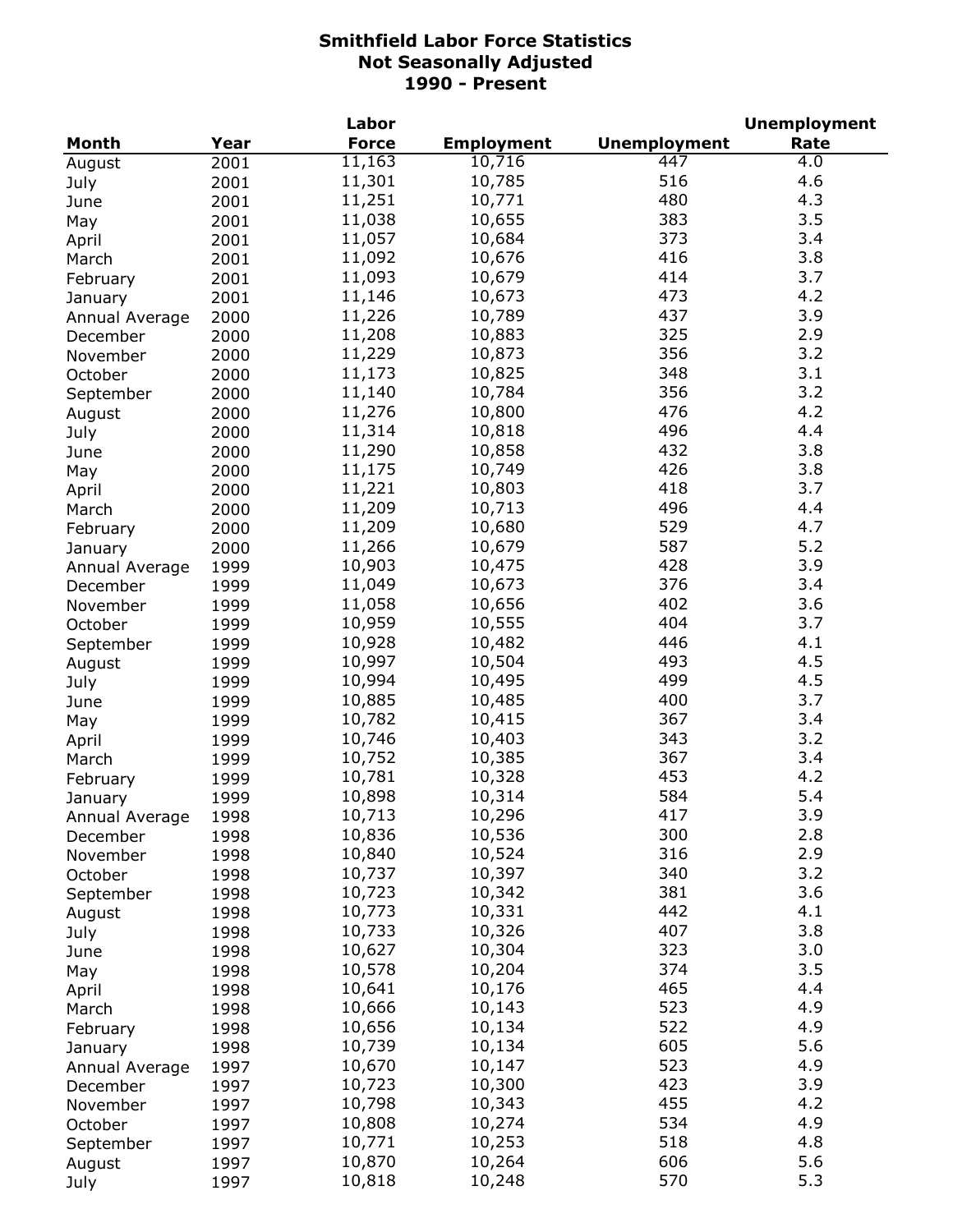| Year<br><b>Force</b><br><b>Employment</b><br><b>Unemployment</b><br>Rate<br>Month<br>10,682<br>505<br>10,177<br>4.7<br>1997<br>June<br>10,581<br>517<br>4.9<br>10,064<br>1997<br>May<br>486<br>4.6<br>10,526<br>10,040<br>1997<br>April<br>9,983<br>543<br>5.2<br>10,526<br>1997<br>March<br>534<br>5.1<br>10,451<br>9,917<br>1997<br>February<br>5.6<br>589<br>10,487<br>9,898<br>1997<br>January<br>460<br>4.4<br>10,350<br>9,890<br>1996<br>Annual Average<br>385<br>3.7<br>10,457<br>10,072<br>1996<br>December<br>382<br>3.6<br>10,480<br>10,098<br>1996<br>November<br>385<br>3.7<br>10,436<br>10,051<br>1996<br>October<br>368<br>3.6<br>10,350<br>9,982<br>1996<br>September<br>10,429<br>9,972<br>4.4<br>457<br>1996<br>August<br>9,935<br>10,439<br>504<br>4.8<br>1996<br>July<br>10,371<br>9,941<br>430<br>4.1<br>1996<br>June<br>10,266<br>9,819<br>447<br>4.4<br>1996<br>May<br>10,208<br>9,766<br>442<br>4.3<br>1996<br>April<br>10,299<br>9,736<br>563<br>5.5<br>1996<br>March<br>10,264<br>9,687<br>577<br>5.6<br>1996<br>February<br>10,200<br>9,618<br>582<br>5.7<br>1996<br>January<br>5.2<br>533<br>10,176<br>9,643<br>1995<br>Annual Average<br>10,234<br>9,805<br>429<br>4.2<br>1995<br>December<br>457<br>9,830<br>4.4<br>10,287<br>1995<br>November<br>474<br>4.6<br>10,230<br>9,756<br>1995<br>October<br>511<br>10,189<br>9,678<br>5.0<br>1995<br>September<br>581<br>5.7<br>10,282<br>9,701<br>1995<br>August<br>627<br>6.1<br>10,284<br>9,657<br>1995<br>July<br>9,638<br>524<br>5.2<br>10,162<br>1995<br>June<br>4.9<br>10,008<br>9,516<br>492<br>1995<br>May<br>5.0<br>10,046<br>9,539<br>507<br>1995<br>April<br>10,065<br>9,523<br>542<br>5.4<br>1995<br>March<br>9,545<br>604<br>6.0<br>10,149<br>1995<br>February<br>9,530<br>646<br>6.3<br>10,176<br>1995<br>January<br>10,795<br>620<br>5.7<br>10,175<br>1994<br>Annual Average<br>10,719<br>10,267<br>452<br>4.2<br>1994<br>December<br>10,775<br>10,308<br>467<br>4.3<br>November<br>1994<br>545<br>5.1<br>10,789<br>10,244<br>1994<br>October<br>5.2<br>561<br>10,728<br>10,167<br>1994<br>September<br>686<br>6.3<br>10,921<br>10,235<br>1994<br>August<br>651<br>6.0<br>10,855<br>10,204<br>1994<br>July<br>603<br>5.6<br>10,826<br>10,223<br>1994<br>June<br>564<br>5.3<br>10,687<br>10,123<br>1994<br>May<br>593<br>5.6<br>10,670<br>10,077<br>1994<br>April<br>716<br>6.6<br>10,771<br>10,055<br>1994<br>March<br>763<br>7.0<br>10,875<br>10,112<br>1994<br>February<br>10,919<br>833<br>7.6<br>10,086<br>1994<br>January<br>10,769<br>713<br>6.6<br>10,056<br>1993<br>Annual Average<br>5.7<br>613<br>10,728<br>10,115<br>1993<br>December<br>593<br>5.5<br>10,728<br>10,135<br>November<br>1993<br>10,763<br>676<br>6.3<br>10,087<br>1993<br>October<br>582<br>5.5<br>10,651<br>10,069<br>1993<br>September<br>702<br>6.5<br>10,878<br>10,176<br>1993<br>August<br>695<br>6.4<br>10,872<br>10,177<br>1993<br>July<br>765<br>7.0<br>10,928<br>10,163<br>1993<br>June<br>753<br>7.0<br>10,786<br>10,033<br>1993<br>May |  | Labor |  | <b>Unemployment</b> |
|--------------------------------------------------------------------------------------------------------------------------------------------------------------------------------------------------------------------------------------------------------------------------------------------------------------------------------------------------------------------------------------------------------------------------------------------------------------------------------------------------------------------------------------------------------------------------------------------------------------------------------------------------------------------------------------------------------------------------------------------------------------------------------------------------------------------------------------------------------------------------------------------------------------------------------------------------------------------------------------------------------------------------------------------------------------------------------------------------------------------------------------------------------------------------------------------------------------------------------------------------------------------------------------------------------------------------------------------------------------------------------------------------------------------------------------------------------------------------------------------------------------------------------------------------------------------------------------------------------------------------------------------------------------------------------------------------------------------------------------------------------------------------------------------------------------------------------------------------------------------------------------------------------------------------------------------------------------------------------------------------------------------------------------------------------------------------------------------------------------------------------------------------------------------------------------------------------------------------------------------------------------------------------------------------------------------------------------------------------------------------------------------------------------------------------------------------------------------------------------------------------------------------------------------------------------------------------------------------------------------------------------------------------------------------------------------------------------------------------------------------------------------------------------------------------------------------------------------------------------------------------------------------------------------------------------------------------------------------------------------------------------------|--|-------|--|---------------------|
|                                                                                                                                                                                                                                                                                                                                                                                                                                                                                                                                                                                                                                                                                                                                                                                                                                                                                                                                                                                                                                                                                                                                                                                                                                                                                                                                                                                                                                                                                                                                                                                                                                                                                                                                                                                                                                                                                                                                                                                                                                                                                                                                                                                                                                                                                                                                                                                                                                                                                                                                                                                                                                                                                                                                                                                                                                                                                                                                                                                                                    |  |       |  |                     |
|                                                                                                                                                                                                                                                                                                                                                                                                                                                                                                                                                                                                                                                                                                                                                                                                                                                                                                                                                                                                                                                                                                                                                                                                                                                                                                                                                                                                                                                                                                                                                                                                                                                                                                                                                                                                                                                                                                                                                                                                                                                                                                                                                                                                                                                                                                                                                                                                                                                                                                                                                                                                                                                                                                                                                                                                                                                                                                                                                                                                                    |  |       |  |                     |
|                                                                                                                                                                                                                                                                                                                                                                                                                                                                                                                                                                                                                                                                                                                                                                                                                                                                                                                                                                                                                                                                                                                                                                                                                                                                                                                                                                                                                                                                                                                                                                                                                                                                                                                                                                                                                                                                                                                                                                                                                                                                                                                                                                                                                                                                                                                                                                                                                                                                                                                                                                                                                                                                                                                                                                                                                                                                                                                                                                                                                    |  |       |  |                     |
|                                                                                                                                                                                                                                                                                                                                                                                                                                                                                                                                                                                                                                                                                                                                                                                                                                                                                                                                                                                                                                                                                                                                                                                                                                                                                                                                                                                                                                                                                                                                                                                                                                                                                                                                                                                                                                                                                                                                                                                                                                                                                                                                                                                                                                                                                                                                                                                                                                                                                                                                                                                                                                                                                                                                                                                                                                                                                                                                                                                                                    |  |       |  |                     |
|                                                                                                                                                                                                                                                                                                                                                                                                                                                                                                                                                                                                                                                                                                                                                                                                                                                                                                                                                                                                                                                                                                                                                                                                                                                                                                                                                                                                                                                                                                                                                                                                                                                                                                                                                                                                                                                                                                                                                                                                                                                                                                                                                                                                                                                                                                                                                                                                                                                                                                                                                                                                                                                                                                                                                                                                                                                                                                                                                                                                                    |  |       |  |                     |
|                                                                                                                                                                                                                                                                                                                                                                                                                                                                                                                                                                                                                                                                                                                                                                                                                                                                                                                                                                                                                                                                                                                                                                                                                                                                                                                                                                                                                                                                                                                                                                                                                                                                                                                                                                                                                                                                                                                                                                                                                                                                                                                                                                                                                                                                                                                                                                                                                                                                                                                                                                                                                                                                                                                                                                                                                                                                                                                                                                                                                    |  |       |  |                     |
|                                                                                                                                                                                                                                                                                                                                                                                                                                                                                                                                                                                                                                                                                                                                                                                                                                                                                                                                                                                                                                                                                                                                                                                                                                                                                                                                                                                                                                                                                                                                                                                                                                                                                                                                                                                                                                                                                                                                                                                                                                                                                                                                                                                                                                                                                                                                                                                                                                                                                                                                                                                                                                                                                                                                                                                                                                                                                                                                                                                                                    |  |       |  |                     |
|                                                                                                                                                                                                                                                                                                                                                                                                                                                                                                                                                                                                                                                                                                                                                                                                                                                                                                                                                                                                                                                                                                                                                                                                                                                                                                                                                                                                                                                                                                                                                                                                                                                                                                                                                                                                                                                                                                                                                                                                                                                                                                                                                                                                                                                                                                                                                                                                                                                                                                                                                                                                                                                                                                                                                                                                                                                                                                                                                                                                                    |  |       |  |                     |
|                                                                                                                                                                                                                                                                                                                                                                                                                                                                                                                                                                                                                                                                                                                                                                                                                                                                                                                                                                                                                                                                                                                                                                                                                                                                                                                                                                                                                                                                                                                                                                                                                                                                                                                                                                                                                                                                                                                                                                                                                                                                                                                                                                                                                                                                                                                                                                                                                                                                                                                                                                                                                                                                                                                                                                                                                                                                                                                                                                                                                    |  |       |  |                     |
|                                                                                                                                                                                                                                                                                                                                                                                                                                                                                                                                                                                                                                                                                                                                                                                                                                                                                                                                                                                                                                                                                                                                                                                                                                                                                                                                                                                                                                                                                                                                                                                                                                                                                                                                                                                                                                                                                                                                                                                                                                                                                                                                                                                                                                                                                                                                                                                                                                                                                                                                                                                                                                                                                                                                                                                                                                                                                                                                                                                                                    |  |       |  |                     |
|                                                                                                                                                                                                                                                                                                                                                                                                                                                                                                                                                                                                                                                                                                                                                                                                                                                                                                                                                                                                                                                                                                                                                                                                                                                                                                                                                                                                                                                                                                                                                                                                                                                                                                                                                                                                                                                                                                                                                                                                                                                                                                                                                                                                                                                                                                                                                                                                                                                                                                                                                                                                                                                                                                                                                                                                                                                                                                                                                                                                                    |  |       |  |                     |
|                                                                                                                                                                                                                                                                                                                                                                                                                                                                                                                                                                                                                                                                                                                                                                                                                                                                                                                                                                                                                                                                                                                                                                                                                                                                                                                                                                                                                                                                                                                                                                                                                                                                                                                                                                                                                                                                                                                                                                                                                                                                                                                                                                                                                                                                                                                                                                                                                                                                                                                                                                                                                                                                                                                                                                                                                                                                                                                                                                                                                    |  |       |  |                     |
|                                                                                                                                                                                                                                                                                                                                                                                                                                                                                                                                                                                                                                                                                                                                                                                                                                                                                                                                                                                                                                                                                                                                                                                                                                                                                                                                                                                                                                                                                                                                                                                                                                                                                                                                                                                                                                                                                                                                                                                                                                                                                                                                                                                                                                                                                                                                                                                                                                                                                                                                                                                                                                                                                                                                                                                                                                                                                                                                                                                                                    |  |       |  |                     |
|                                                                                                                                                                                                                                                                                                                                                                                                                                                                                                                                                                                                                                                                                                                                                                                                                                                                                                                                                                                                                                                                                                                                                                                                                                                                                                                                                                                                                                                                                                                                                                                                                                                                                                                                                                                                                                                                                                                                                                                                                                                                                                                                                                                                                                                                                                                                                                                                                                                                                                                                                                                                                                                                                                                                                                                                                                                                                                                                                                                                                    |  |       |  |                     |
|                                                                                                                                                                                                                                                                                                                                                                                                                                                                                                                                                                                                                                                                                                                                                                                                                                                                                                                                                                                                                                                                                                                                                                                                                                                                                                                                                                                                                                                                                                                                                                                                                                                                                                                                                                                                                                                                                                                                                                                                                                                                                                                                                                                                                                                                                                                                                                                                                                                                                                                                                                                                                                                                                                                                                                                                                                                                                                                                                                                                                    |  |       |  |                     |
|                                                                                                                                                                                                                                                                                                                                                                                                                                                                                                                                                                                                                                                                                                                                                                                                                                                                                                                                                                                                                                                                                                                                                                                                                                                                                                                                                                                                                                                                                                                                                                                                                                                                                                                                                                                                                                                                                                                                                                                                                                                                                                                                                                                                                                                                                                                                                                                                                                                                                                                                                                                                                                                                                                                                                                                                                                                                                                                                                                                                                    |  |       |  |                     |
|                                                                                                                                                                                                                                                                                                                                                                                                                                                                                                                                                                                                                                                                                                                                                                                                                                                                                                                                                                                                                                                                                                                                                                                                                                                                                                                                                                                                                                                                                                                                                                                                                                                                                                                                                                                                                                                                                                                                                                                                                                                                                                                                                                                                                                                                                                                                                                                                                                                                                                                                                                                                                                                                                                                                                                                                                                                                                                                                                                                                                    |  |       |  |                     |
|                                                                                                                                                                                                                                                                                                                                                                                                                                                                                                                                                                                                                                                                                                                                                                                                                                                                                                                                                                                                                                                                                                                                                                                                                                                                                                                                                                                                                                                                                                                                                                                                                                                                                                                                                                                                                                                                                                                                                                                                                                                                                                                                                                                                                                                                                                                                                                                                                                                                                                                                                                                                                                                                                                                                                                                                                                                                                                                                                                                                                    |  |       |  |                     |
|                                                                                                                                                                                                                                                                                                                                                                                                                                                                                                                                                                                                                                                                                                                                                                                                                                                                                                                                                                                                                                                                                                                                                                                                                                                                                                                                                                                                                                                                                                                                                                                                                                                                                                                                                                                                                                                                                                                                                                                                                                                                                                                                                                                                                                                                                                                                                                                                                                                                                                                                                                                                                                                                                                                                                                                                                                                                                                                                                                                                                    |  |       |  |                     |
|                                                                                                                                                                                                                                                                                                                                                                                                                                                                                                                                                                                                                                                                                                                                                                                                                                                                                                                                                                                                                                                                                                                                                                                                                                                                                                                                                                                                                                                                                                                                                                                                                                                                                                                                                                                                                                                                                                                                                                                                                                                                                                                                                                                                                                                                                                                                                                                                                                                                                                                                                                                                                                                                                                                                                                                                                                                                                                                                                                                                                    |  |       |  |                     |
|                                                                                                                                                                                                                                                                                                                                                                                                                                                                                                                                                                                                                                                                                                                                                                                                                                                                                                                                                                                                                                                                                                                                                                                                                                                                                                                                                                                                                                                                                                                                                                                                                                                                                                                                                                                                                                                                                                                                                                                                                                                                                                                                                                                                                                                                                                                                                                                                                                                                                                                                                                                                                                                                                                                                                                                                                                                                                                                                                                                                                    |  |       |  |                     |
|                                                                                                                                                                                                                                                                                                                                                                                                                                                                                                                                                                                                                                                                                                                                                                                                                                                                                                                                                                                                                                                                                                                                                                                                                                                                                                                                                                                                                                                                                                                                                                                                                                                                                                                                                                                                                                                                                                                                                                                                                                                                                                                                                                                                                                                                                                                                                                                                                                                                                                                                                                                                                                                                                                                                                                                                                                                                                                                                                                                                                    |  |       |  |                     |
|                                                                                                                                                                                                                                                                                                                                                                                                                                                                                                                                                                                                                                                                                                                                                                                                                                                                                                                                                                                                                                                                                                                                                                                                                                                                                                                                                                                                                                                                                                                                                                                                                                                                                                                                                                                                                                                                                                                                                                                                                                                                                                                                                                                                                                                                                                                                                                                                                                                                                                                                                                                                                                                                                                                                                                                                                                                                                                                                                                                                                    |  |       |  |                     |
|                                                                                                                                                                                                                                                                                                                                                                                                                                                                                                                                                                                                                                                                                                                                                                                                                                                                                                                                                                                                                                                                                                                                                                                                                                                                                                                                                                                                                                                                                                                                                                                                                                                                                                                                                                                                                                                                                                                                                                                                                                                                                                                                                                                                                                                                                                                                                                                                                                                                                                                                                                                                                                                                                                                                                                                                                                                                                                                                                                                                                    |  |       |  |                     |
|                                                                                                                                                                                                                                                                                                                                                                                                                                                                                                                                                                                                                                                                                                                                                                                                                                                                                                                                                                                                                                                                                                                                                                                                                                                                                                                                                                                                                                                                                                                                                                                                                                                                                                                                                                                                                                                                                                                                                                                                                                                                                                                                                                                                                                                                                                                                                                                                                                                                                                                                                                                                                                                                                                                                                                                                                                                                                                                                                                                                                    |  |       |  |                     |
|                                                                                                                                                                                                                                                                                                                                                                                                                                                                                                                                                                                                                                                                                                                                                                                                                                                                                                                                                                                                                                                                                                                                                                                                                                                                                                                                                                                                                                                                                                                                                                                                                                                                                                                                                                                                                                                                                                                                                                                                                                                                                                                                                                                                                                                                                                                                                                                                                                                                                                                                                                                                                                                                                                                                                                                                                                                                                                                                                                                                                    |  |       |  |                     |
|                                                                                                                                                                                                                                                                                                                                                                                                                                                                                                                                                                                                                                                                                                                                                                                                                                                                                                                                                                                                                                                                                                                                                                                                                                                                                                                                                                                                                                                                                                                                                                                                                                                                                                                                                                                                                                                                                                                                                                                                                                                                                                                                                                                                                                                                                                                                                                                                                                                                                                                                                                                                                                                                                                                                                                                                                                                                                                                                                                                                                    |  |       |  |                     |
|                                                                                                                                                                                                                                                                                                                                                                                                                                                                                                                                                                                                                                                                                                                                                                                                                                                                                                                                                                                                                                                                                                                                                                                                                                                                                                                                                                                                                                                                                                                                                                                                                                                                                                                                                                                                                                                                                                                                                                                                                                                                                                                                                                                                                                                                                                                                                                                                                                                                                                                                                                                                                                                                                                                                                                                                                                                                                                                                                                                                                    |  |       |  |                     |
|                                                                                                                                                                                                                                                                                                                                                                                                                                                                                                                                                                                                                                                                                                                                                                                                                                                                                                                                                                                                                                                                                                                                                                                                                                                                                                                                                                                                                                                                                                                                                                                                                                                                                                                                                                                                                                                                                                                                                                                                                                                                                                                                                                                                                                                                                                                                                                                                                                                                                                                                                                                                                                                                                                                                                                                                                                                                                                                                                                                                                    |  |       |  |                     |
|                                                                                                                                                                                                                                                                                                                                                                                                                                                                                                                                                                                                                                                                                                                                                                                                                                                                                                                                                                                                                                                                                                                                                                                                                                                                                                                                                                                                                                                                                                                                                                                                                                                                                                                                                                                                                                                                                                                                                                                                                                                                                                                                                                                                                                                                                                                                                                                                                                                                                                                                                                                                                                                                                                                                                                                                                                                                                                                                                                                                                    |  |       |  |                     |
|                                                                                                                                                                                                                                                                                                                                                                                                                                                                                                                                                                                                                                                                                                                                                                                                                                                                                                                                                                                                                                                                                                                                                                                                                                                                                                                                                                                                                                                                                                                                                                                                                                                                                                                                                                                                                                                                                                                                                                                                                                                                                                                                                                                                                                                                                                                                                                                                                                                                                                                                                                                                                                                                                                                                                                                                                                                                                                                                                                                                                    |  |       |  |                     |
|                                                                                                                                                                                                                                                                                                                                                                                                                                                                                                                                                                                                                                                                                                                                                                                                                                                                                                                                                                                                                                                                                                                                                                                                                                                                                                                                                                                                                                                                                                                                                                                                                                                                                                                                                                                                                                                                                                                                                                                                                                                                                                                                                                                                                                                                                                                                                                                                                                                                                                                                                                                                                                                                                                                                                                                                                                                                                                                                                                                                                    |  |       |  |                     |
|                                                                                                                                                                                                                                                                                                                                                                                                                                                                                                                                                                                                                                                                                                                                                                                                                                                                                                                                                                                                                                                                                                                                                                                                                                                                                                                                                                                                                                                                                                                                                                                                                                                                                                                                                                                                                                                                                                                                                                                                                                                                                                                                                                                                                                                                                                                                                                                                                                                                                                                                                                                                                                                                                                                                                                                                                                                                                                                                                                                                                    |  |       |  |                     |
|                                                                                                                                                                                                                                                                                                                                                                                                                                                                                                                                                                                                                                                                                                                                                                                                                                                                                                                                                                                                                                                                                                                                                                                                                                                                                                                                                                                                                                                                                                                                                                                                                                                                                                                                                                                                                                                                                                                                                                                                                                                                                                                                                                                                                                                                                                                                                                                                                                                                                                                                                                                                                                                                                                                                                                                                                                                                                                                                                                                                                    |  |       |  |                     |
|                                                                                                                                                                                                                                                                                                                                                                                                                                                                                                                                                                                                                                                                                                                                                                                                                                                                                                                                                                                                                                                                                                                                                                                                                                                                                                                                                                                                                                                                                                                                                                                                                                                                                                                                                                                                                                                                                                                                                                                                                                                                                                                                                                                                                                                                                                                                                                                                                                                                                                                                                                                                                                                                                                                                                                                                                                                                                                                                                                                                                    |  |       |  |                     |
|                                                                                                                                                                                                                                                                                                                                                                                                                                                                                                                                                                                                                                                                                                                                                                                                                                                                                                                                                                                                                                                                                                                                                                                                                                                                                                                                                                                                                                                                                                                                                                                                                                                                                                                                                                                                                                                                                                                                                                                                                                                                                                                                                                                                                                                                                                                                                                                                                                                                                                                                                                                                                                                                                                                                                                                                                                                                                                                                                                                                                    |  |       |  |                     |
|                                                                                                                                                                                                                                                                                                                                                                                                                                                                                                                                                                                                                                                                                                                                                                                                                                                                                                                                                                                                                                                                                                                                                                                                                                                                                                                                                                                                                                                                                                                                                                                                                                                                                                                                                                                                                                                                                                                                                                                                                                                                                                                                                                                                                                                                                                                                                                                                                                                                                                                                                                                                                                                                                                                                                                                                                                                                                                                                                                                                                    |  |       |  |                     |
|                                                                                                                                                                                                                                                                                                                                                                                                                                                                                                                                                                                                                                                                                                                                                                                                                                                                                                                                                                                                                                                                                                                                                                                                                                                                                                                                                                                                                                                                                                                                                                                                                                                                                                                                                                                                                                                                                                                                                                                                                                                                                                                                                                                                                                                                                                                                                                                                                                                                                                                                                                                                                                                                                                                                                                                                                                                                                                                                                                                                                    |  |       |  |                     |
|                                                                                                                                                                                                                                                                                                                                                                                                                                                                                                                                                                                                                                                                                                                                                                                                                                                                                                                                                                                                                                                                                                                                                                                                                                                                                                                                                                                                                                                                                                                                                                                                                                                                                                                                                                                                                                                                                                                                                                                                                                                                                                                                                                                                                                                                                                                                                                                                                                                                                                                                                                                                                                                                                                                                                                                                                                                                                                                                                                                                                    |  |       |  |                     |
|                                                                                                                                                                                                                                                                                                                                                                                                                                                                                                                                                                                                                                                                                                                                                                                                                                                                                                                                                                                                                                                                                                                                                                                                                                                                                                                                                                                                                                                                                                                                                                                                                                                                                                                                                                                                                                                                                                                                                                                                                                                                                                                                                                                                                                                                                                                                                                                                                                                                                                                                                                                                                                                                                                                                                                                                                                                                                                                                                                                                                    |  |       |  |                     |
|                                                                                                                                                                                                                                                                                                                                                                                                                                                                                                                                                                                                                                                                                                                                                                                                                                                                                                                                                                                                                                                                                                                                                                                                                                                                                                                                                                                                                                                                                                                                                                                                                                                                                                                                                                                                                                                                                                                                                                                                                                                                                                                                                                                                                                                                                                                                                                                                                                                                                                                                                                                                                                                                                                                                                                                                                                                                                                                                                                                                                    |  |       |  |                     |
|                                                                                                                                                                                                                                                                                                                                                                                                                                                                                                                                                                                                                                                                                                                                                                                                                                                                                                                                                                                                                                                                                                                                                                                                                                                                                                                                                                                                                                                                                                                                                                                                                                                                                                                                                                                                                                                                                                                                                                                                                                                                                                                                                                                                                                                                                                                                                                                                                                                                                                                                                                                                                                                                                                                                                                                                                                                                                                                                                                                                                    |  |       |  |                     |
|                                                                                                                                                                                                                                                                                                                                                                                                                                                                                                                                                                                                                                                                                                                                                                                                                                                                                                                                                                                                                                                                                                                                                                                                                                                                                                                                                                                                                                                                                                                                                                                                                                                                                                                                                                                                                                                                                                                                                                                                                                                                                                                                                                                                                                                                                                                                                                                                                                                                                                                                                                                                                                                                                                                                                                                                                                                                                                                                                                                                                    |  |       |  |                     |
|                                                                                                                                                                                                                                                                                                                                                                                                                                                                                                                                                                                                                                                                                                                                                                                                                                                                                                                                                                                                                                                                                                                                                                                                                                                                                                                                                                                                                                                                                                                                                                                                                                                                                                                                                                                                                                                                                                                                                                                                                                                                                                                                                                                                                                                                                                                                                                                                                                                                                                                                                                                                                                                                                                                                                                                                                                                                                                                                                                                                                    |  |       |  |                     |
|                                                                                                                                                                                                                                                                                                                                                                                                                                                                                                                                                                                                                                                                                                                                                                                                                                                                                                                                                                                                                                                                                                                                                                                                                                                                                                                                                                                                                                                                                                                                                                                                                                                                                                                                                                                                                                                                                                                                                                                                                                                                                                                                                                                                                                                                                                                                                                                                                                                                                                                                                                                                                                                                                                                                                                                                                                                                                                                                                                                                                    |  |       |  |                     |
|                                                                                                                                                                                                                                                                                                                                                                                                                                                                                                                                                                                                                                                                                                                                                                                                                                                                                                                                                                                                                                                                                                                                                                                                                                                                                                                                                                                                                                                                                                                                                                                                                                                                                                                                                                                                                                                                                                                                                                                                                                                                                                                                                                                                                                                                                                                                                                                                                                                                                                                                                                                                                                                                                                                                                                                                                                                                                                                                                                                                                    |  |       |  |                     |
|                                                                                                                                                                                                                                                                                                                                                                                                                                                                                                                                                                                                                                                                                                                                                                                                                                                                                                                                                                                                                                                                                                                                                                                                                                                                                                                                                                                                                                                                                                                                                                                                                                                                                                                                                                                                                                                                                                                                                                                                                                                                                                                                                                                                                                                                                                                                                                                                                                                                                                                                                                                                                                                                                                                                                                                                                                                                                                                                                                                                                    |  |       |  |                     |
|                                                                                                                                                                                                                                                                                                                                                                                                                                                                                                                                                                                                                                                                                                                                                                                                                                                                                                                                                                                                                                                                                                                                                                                                                                                                                                                                                                                                                                                                                                                                                                                                                                                                                                                                                                                                                                                                                                                                                                                                                                                                                                                                                                                                                                                                                                                                                                                                                                                                                                                                                                                                                                                                                                                                                                                                                                                                                                                                                                                                                    |  |       |  |                     |
|                                                                                                                                                                                                                                                                                                                                                                                                                                                                                                                                                                                                                                                                                                                                                                                                                                                                                                                                                                                                                                                                                                                                                                                                                                                                                                                                                                                                                                                                                                                                                                                                                                                                                                                                                                                                                                                                                                                                                                                                                                                                                                                                                                                                                                                                                                                                                                                                                                                                                                                                                                                                                                                                                                                                                                                                                                                                                                                                                                                                                    |  |       |  |                     |
|                                                                                                                                                                                                                                                                                                                                                                                                                                                                                                                                                                                                                                                                                                                                                                                                                                                                                                                                                                                                                                                                                                                                                                                                                                                                                                                                                                                                                                                                                                                                                                                                                                                                                                                                                                                                                                                                                                                                                                                                                                                                                                                                                                                                                                                                                                                                                                                                                                                                                                                                                                                                                                                                                                                                                                                                                                                                                                                                                                                                                    |  |       |  |                     |
|                                                                                                                                                                                                                                                                                                                                                                                                                                                                                                                                                                                                                                                                                                                                                                                                                                                                                                                                                                                                                                                                                                                                                                                                                                                                                                                                                                                                                                                                                                                                                                                                                                                                                                                                                                                                                                                                                                                                                                                                                                                                                                                                                                                                                                                                                                                                                                                                                                                                                                                                                                                                                                                                                                                                                                                                                                                                                                                                                                                                                    |  |       |  |                     |
|                                                                                                                                                                                                                                                                                                                                                                                                                                                                                                                                                                                                                                                                                                                                                                                                                                                                                                                                                                                                                                                                                                                                                                                                                                                                                                                                                                                                                                                                                                                                                                                                                                                                                                                                                                                                                                                                                                                                                                                                                                                                                                                                                                                                                                                                                                                                                                                                                                                                                                                                                                                                                                                                                                                                                                                                                                                                                                                                                                                                                    |  |       |  |                     |
|                                                                                                                                                                                                                                                                                                                                                                                                                                                                                                                                                                                                                                                                                                                                                                                                                                                                                                                                                                                                                                                                                                                                                                                                                                                                                                                                                                                                                                                                                                                                                                                                                                                                                                                                                                                                                                                                                                                                                                                                                                                                                                                                                                                                                                                                                                                                                                                                                                                                                                                                                                                                                                                                                                                                                                                                                                                                                                                                                                                                                    |  |       |  |                     |
|                                                                                                                                                                                                                                                                                                                                                                                                                                                                                                                                                                                                                                                                                                                                                                                                                                                                                                                                                                                                                                                                                                                                                                                                                                                                                                                                                                                                                                                                                                                                                                                                                                                                                                                                                                                                                                                                                                                                                                                                                                                                                                                                                                                                                                                                                                                                                                                                                                                                                                                                                                                                                                                                                                                                                                                                                                                                                                                                                                                                                    |  |       |  |                     |
|                                                                                                                                                                                                                                                                                                                                                                                                                                                                                                                                                                                                                                                                                                                                                                                                                                                                                                                                                                                                                                                                                                                                                                                                                                                                                                                                                                                                                                                                                                                                                                                                                                                                                                                                                                                                                                                                                                                                                                                                                                                                                                                                                                                                                                                                                                                                                                                                                                                                                                                                                                                                                                                                                                                                                                                                                                                                                                                                                                                                                    |  |       |  |                     |
|                                                                                                                                                                                                                                                                                                                                                                                                                                                                                                                                                                                                                                                                                                                                                                                                                                                                                                                                                                                                                                                                                                                                                                                                                                                                                                                                                                                                                                                                                                                                                                                                                                                                                                                                                                                                                                                                                                                                                                                                                                                                                                                                                                                                                                                                                                                                                                                                                                                                                                                                                                                                                                                                                                                                                                                                                                                                                                                                                                                                                    |  |       |  |                     |